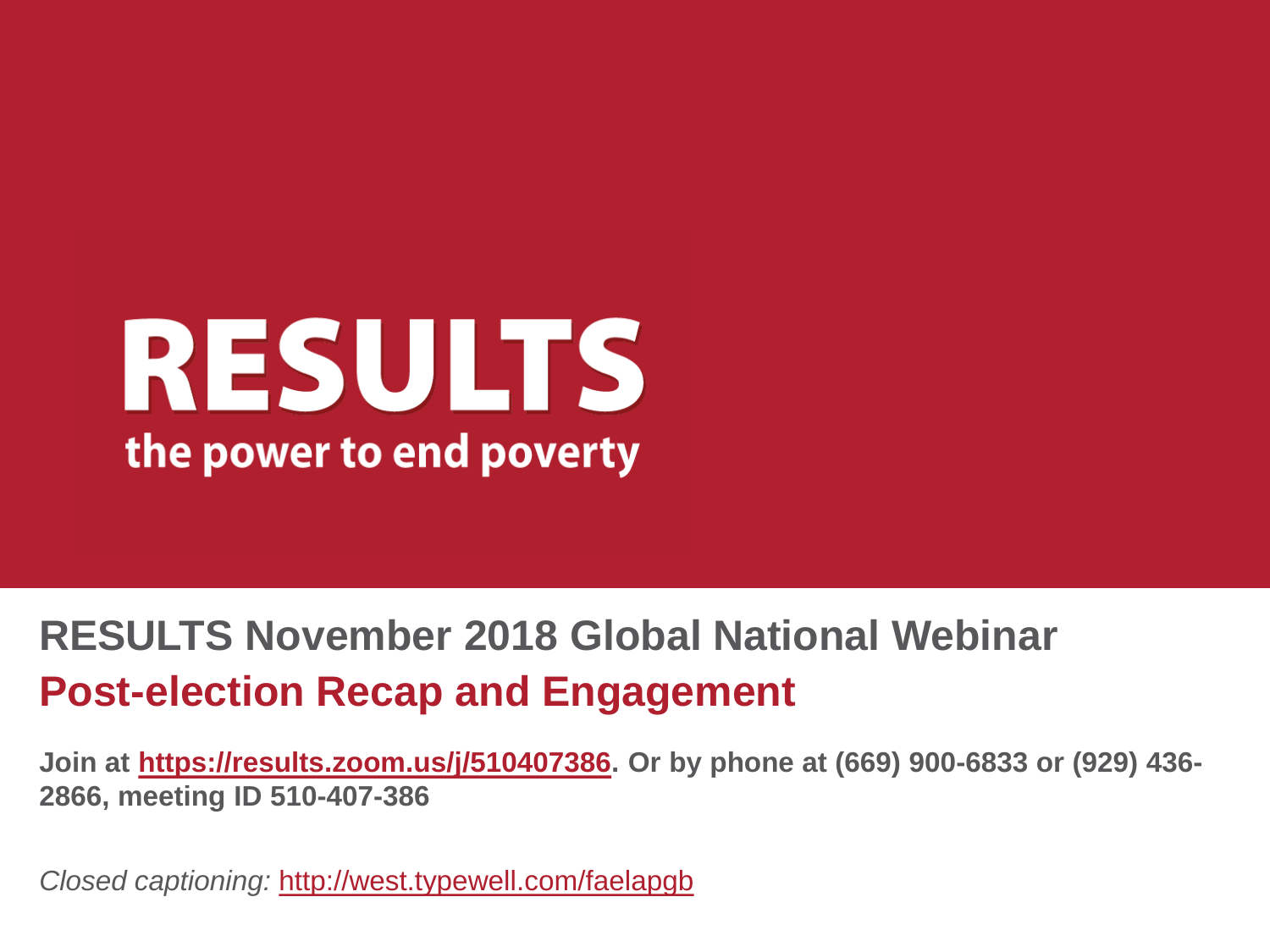

#### **John Fawcett**

## **Director, Global Policy and Advocacy**

**jfawcett@results.org**

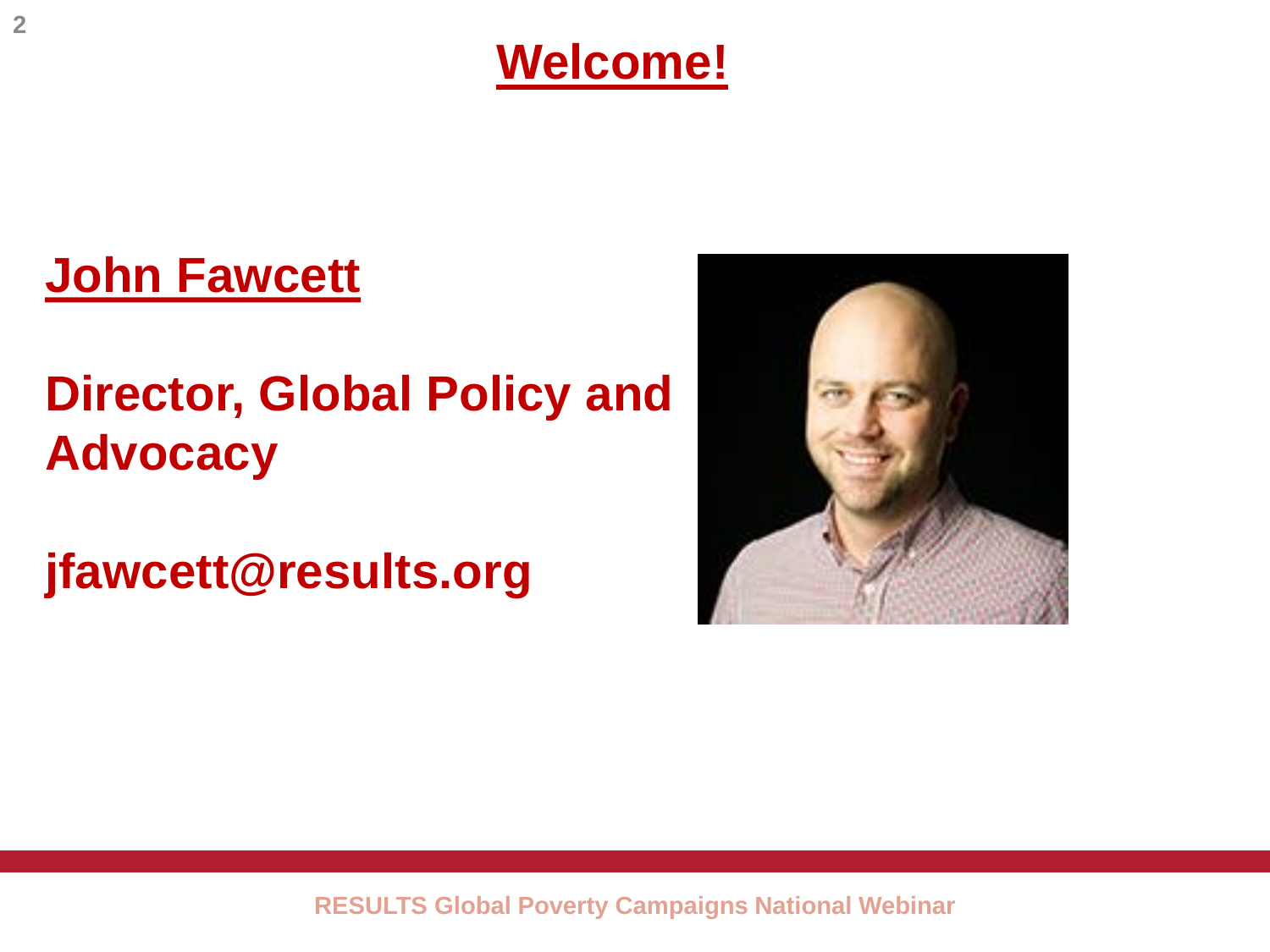## **You Voted. What's Next?**

**RESULTS Global Poverty Campaigns National Webinar**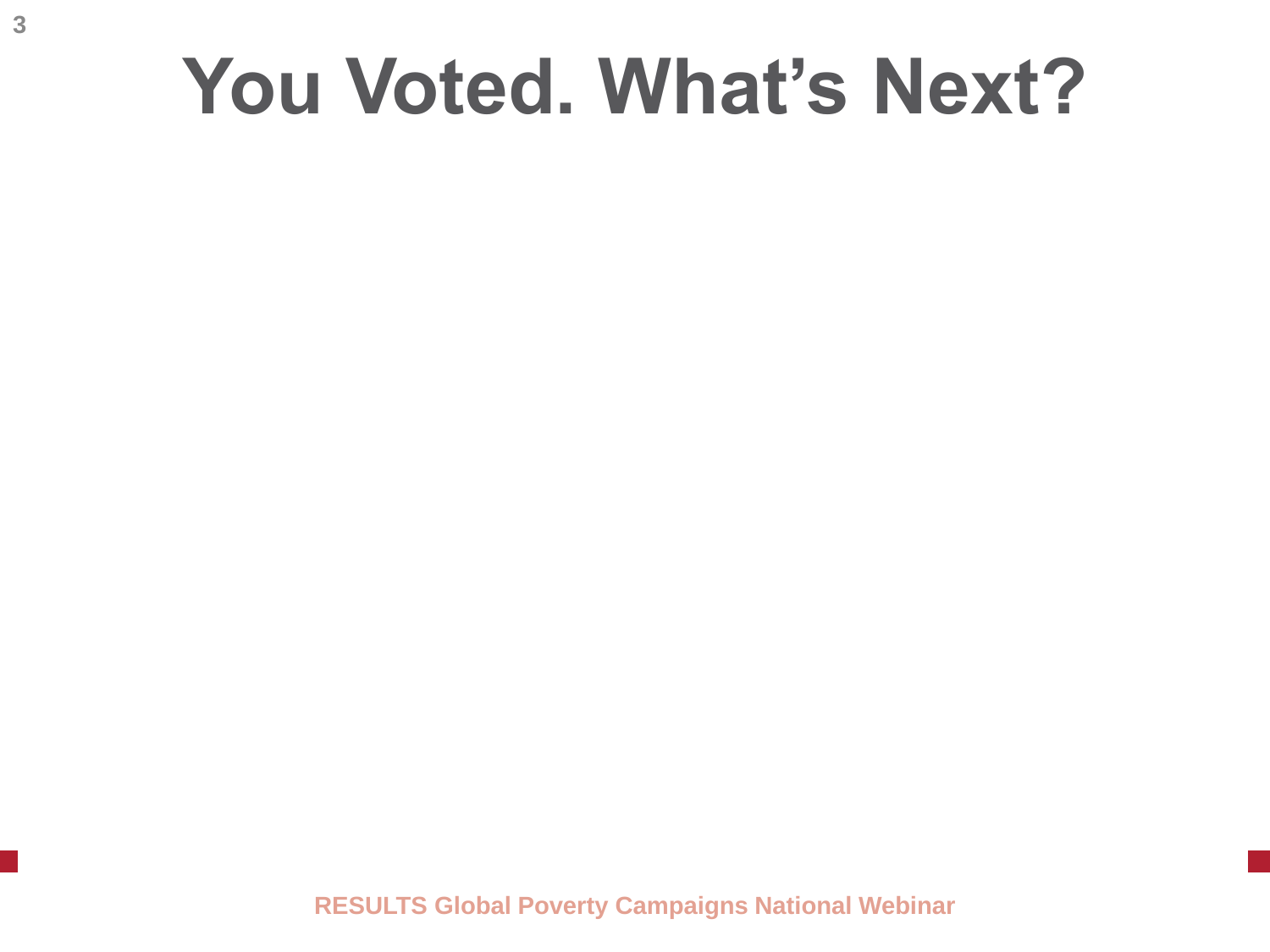# **Jonathan Stivers**

#### **The Sheridan Group**

Jon Stivers has over two decades of high-level policy experience in the Executive and Legislative Branches specializing in foreign policy, international development, global health, appropriations, trade, export financing, democracy promotion, and human rights.

In the U.S. Congress, Jon served as Senior Advisor to the Speaker of the House of Representatives and Democratic Leader Nancy Pelosi. He played a leadership role on many ground-breaking legislative initiatives including the PEPFAR reauthorization bill and subsequent appropriations that doubled U.S. funding levels for global health in four years.

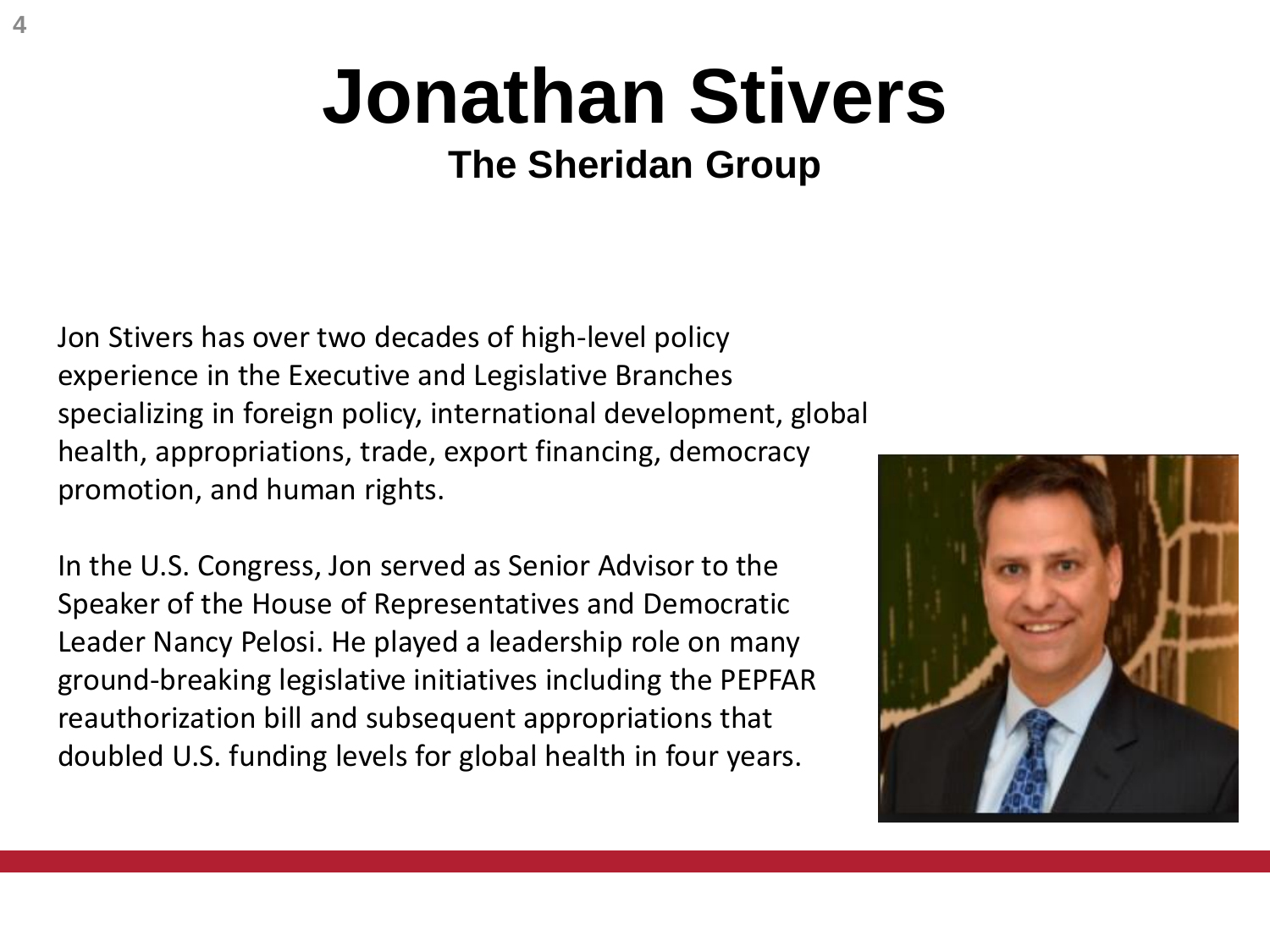# **Q & A**

- On the webinar? Unmute by clicking the microphone.
- On by phone? Unmute by hitting \*6.
- If you are not speaking, please stay muted.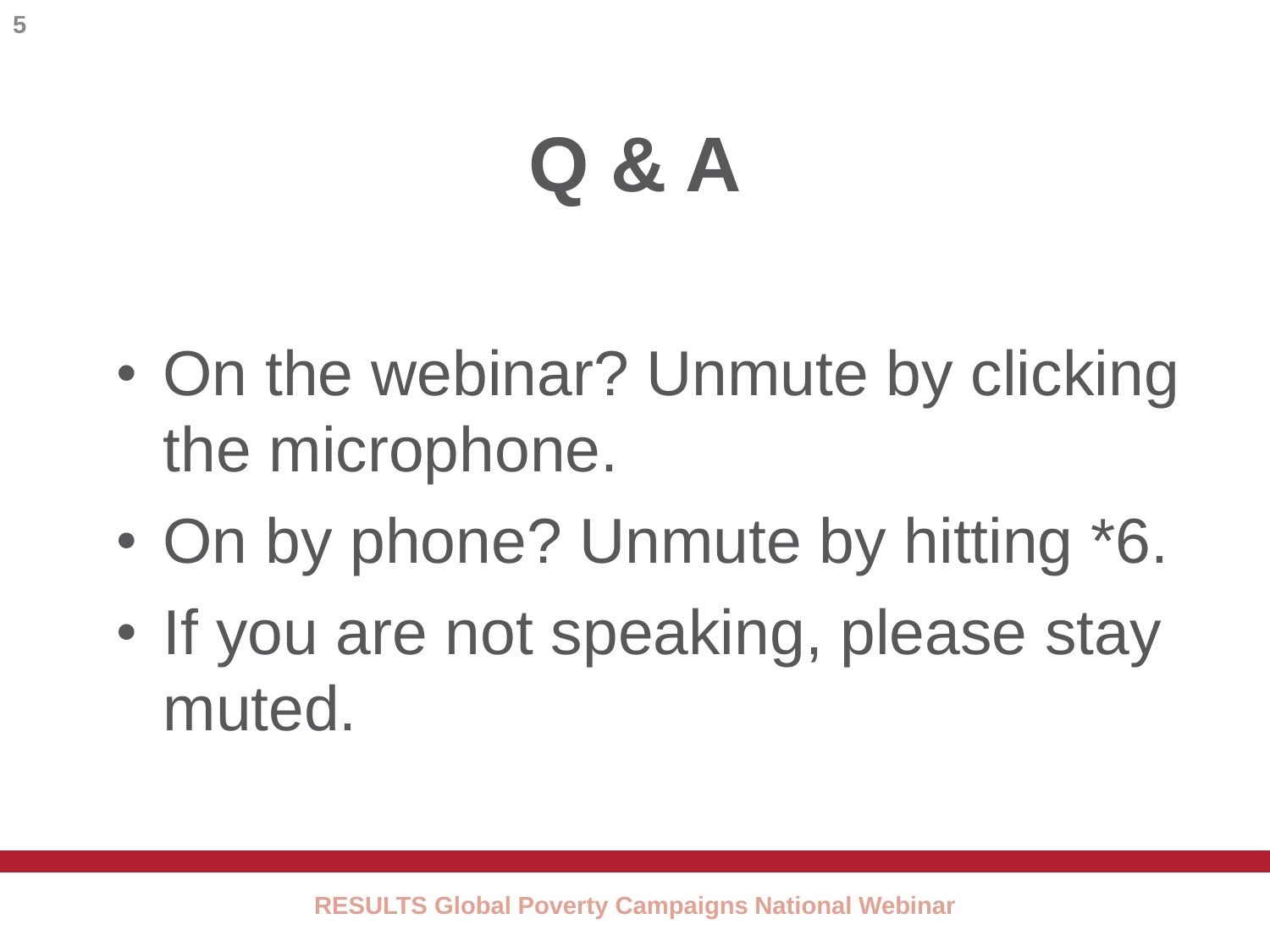#### **The State of Our Campaign Work**

#### **John Fawcett**



## **Director, Global Policy and Advocacy**

**jfawcett@results.org**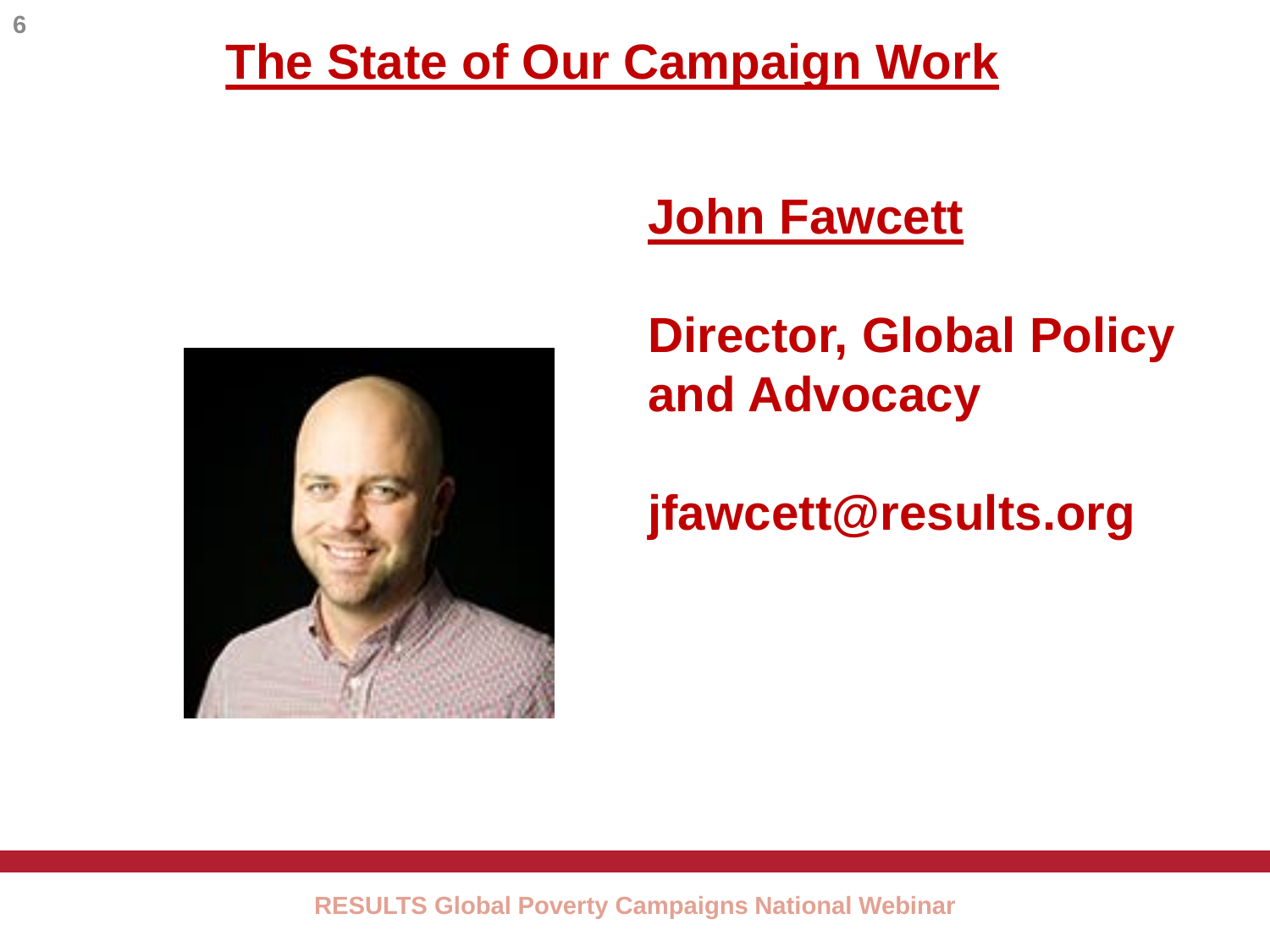



**7**

#### **Ken Patterson**

**Director of Global Grassroots Advocacy**

**kpatterson@results.org**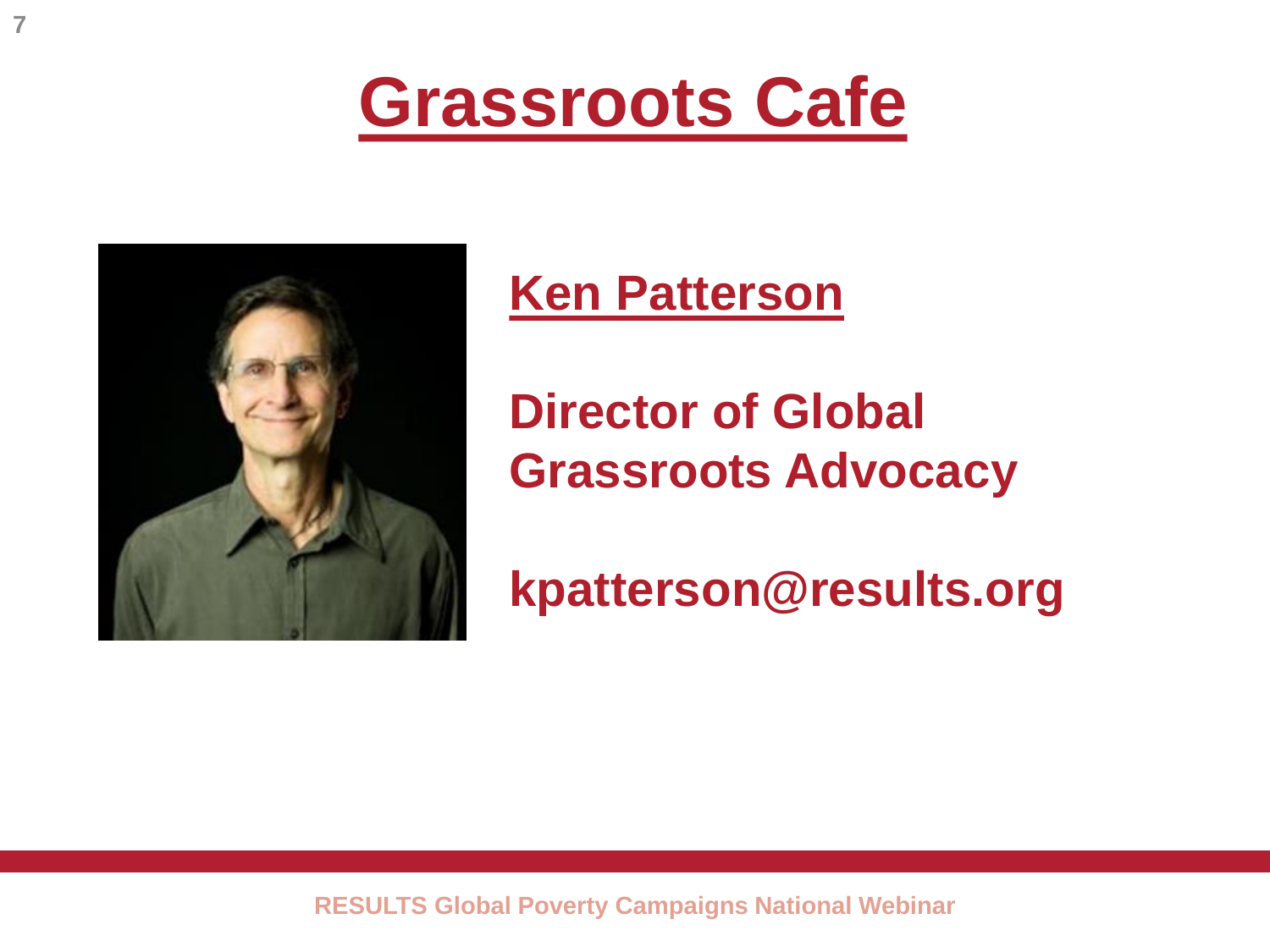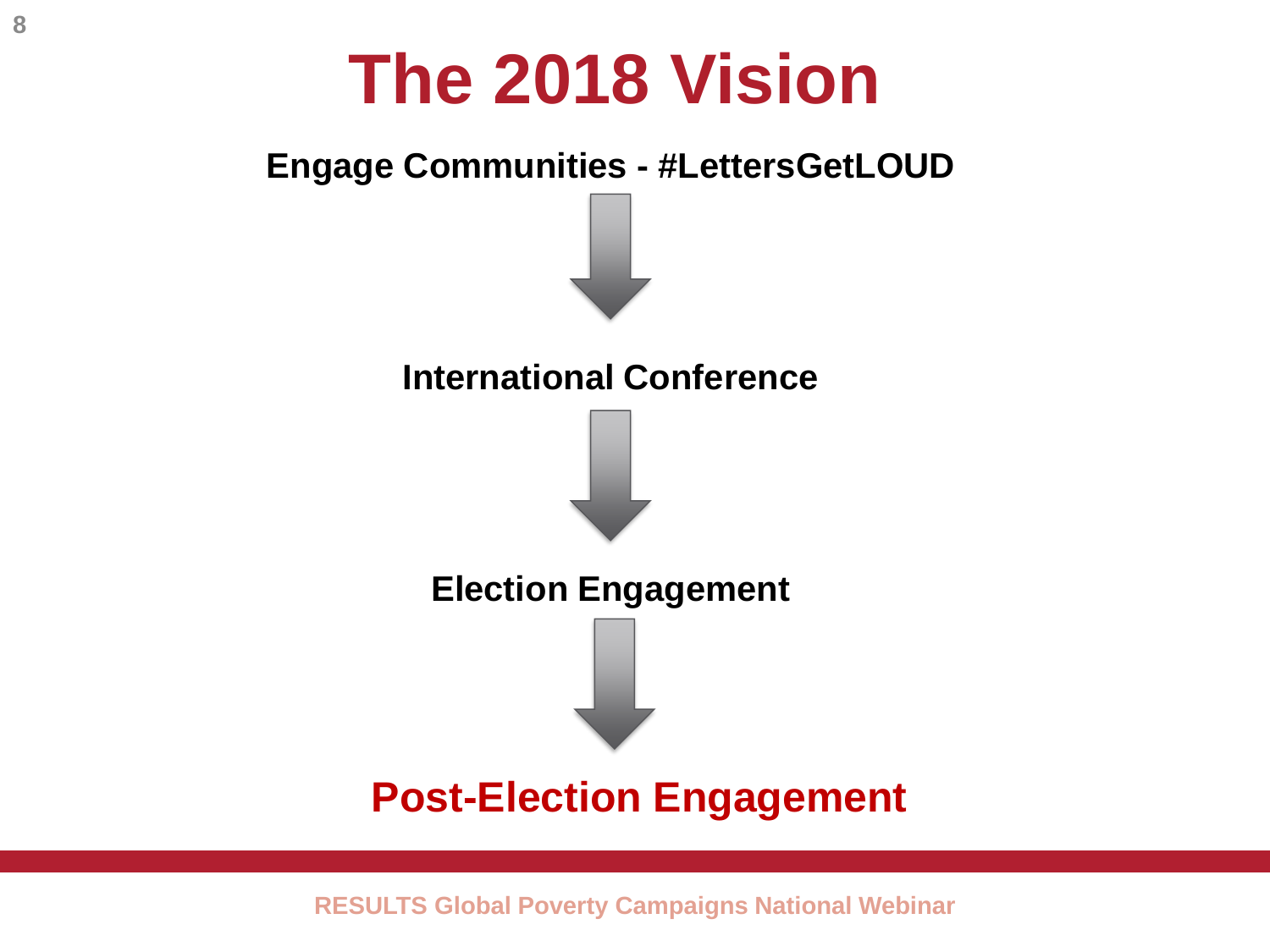# **VolunteerMatch Observations**

- There is a renewed sense of civic duty around elections—so a good time to engage people.
- November is one of the best months of the year to recruit and engage people.
- Best days to recruit are Monday Thursday
- Now is a good time to contact people who previously expressed interest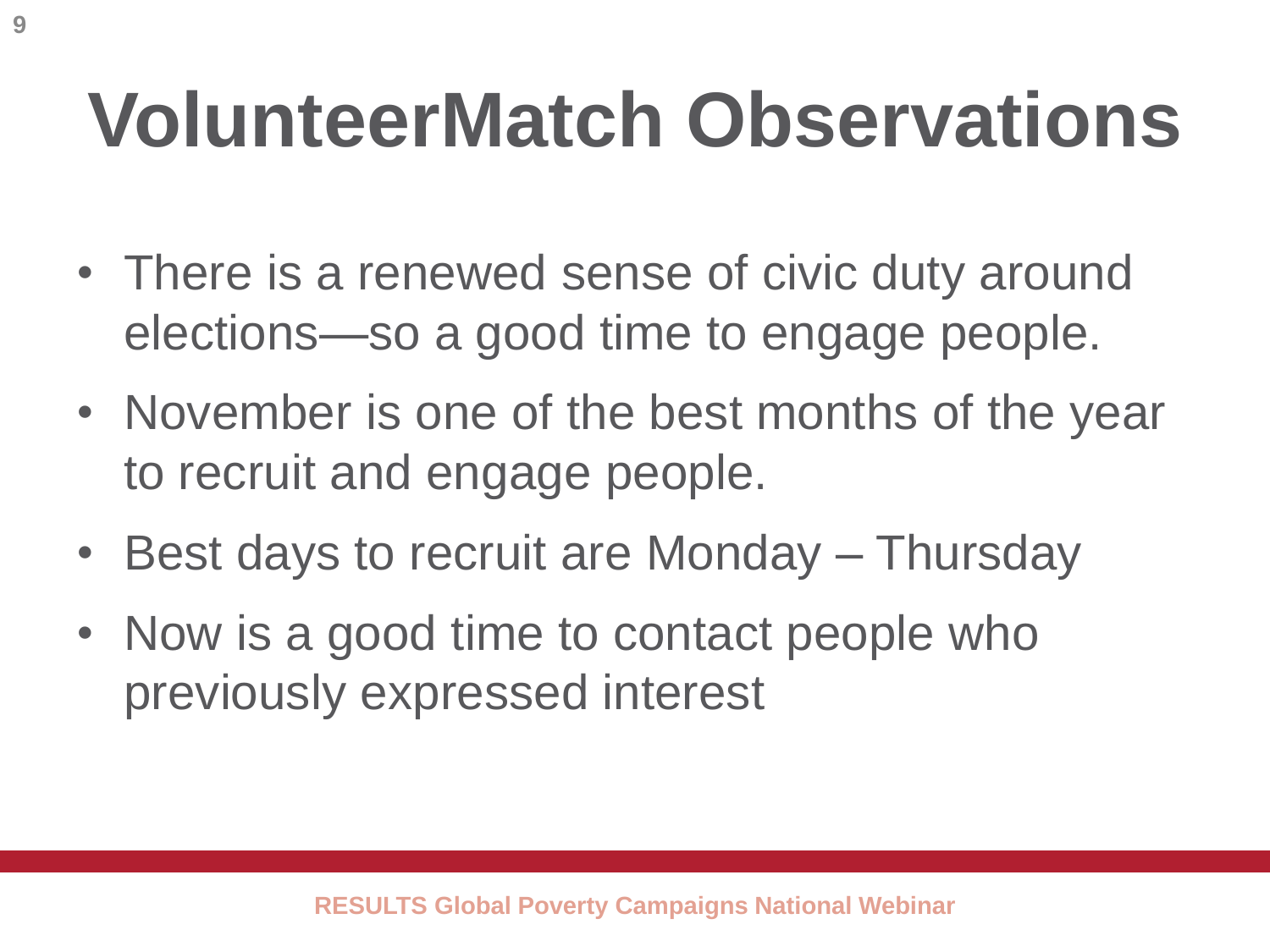# **Post-Election Opportunities**

- **Our video and messaging.** Use our ["What's Next" video](https://youtu.be/bEhTh1RX78g) to engage your Action Network and social media contacts.
- **Broadcast media.** Pitch your RESULTS group to local TV and radios stations. Find [a sample pitch here](https://www.results.org/uploads/files/Elections_2018_--_Broadcast_Pitch.docx), and a [how-to video here](https://results.zoom.us/recording/play/Nt3sxaDTQGjtyRSTpDNwpDK4ywCBd0pSF8PW7tRJp4sU09V6EH92Ln3BF2FRujcw?startTime=1540065002000).
- **VolunteerMatch ad blitz.** We've posted 250 [VolunteerMatch ads. Be ready to field inquires. See this](http://www.results.org/uploads/files/2018_Post-Election_VolunteerMatch_Campaign.docx) two-page document for details and tips.
- **Virtual Thanksgiving Feast.** Give people an opportunity to support our work financially as well. [Start here.](https://www.results.org/support_results/virtual_thanksgiving_feast_2018)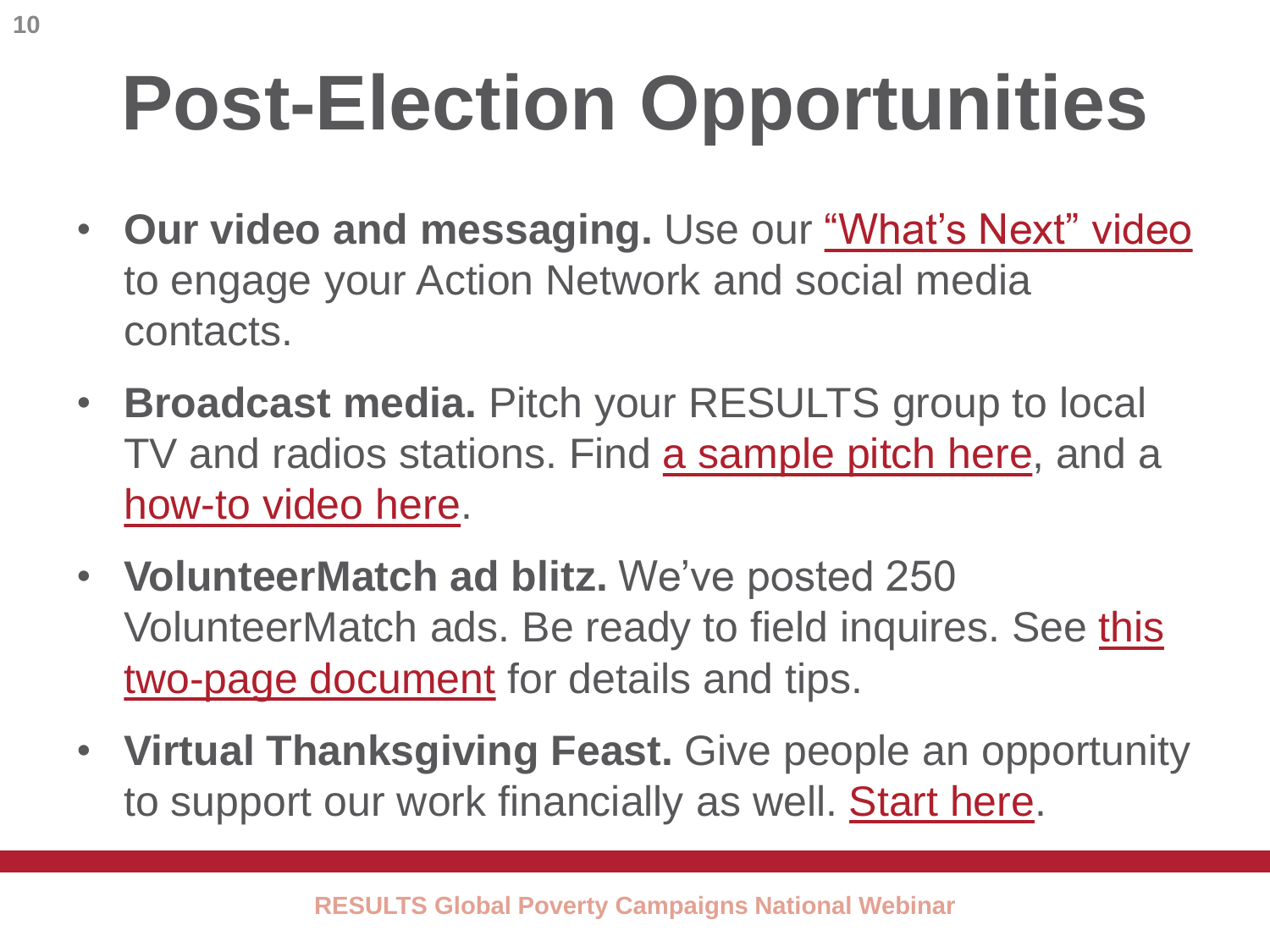# **Nov. 6 Was Just the Beginning**

**Engage:** The election is over. Now the real work begins.

**Problem:** Here's the thing: change doesn't happen just because we vote. It doesn't happen just because there are new faces in Washington.

It happens because we tell our members of Congress what we care about and what they can do about it. It happens because we make calls, write letters, and meet with them in person. It happens because we demand it to happen.

**Inform:** It's up to us as constituents to hold our new members of Congress accountable. It's up to us to fight for the country and world we want to live in. I learned this with RFSULTS.

**Call to Action:** That's what you'd do as a RESULTS advocate. Do you want to give it a try?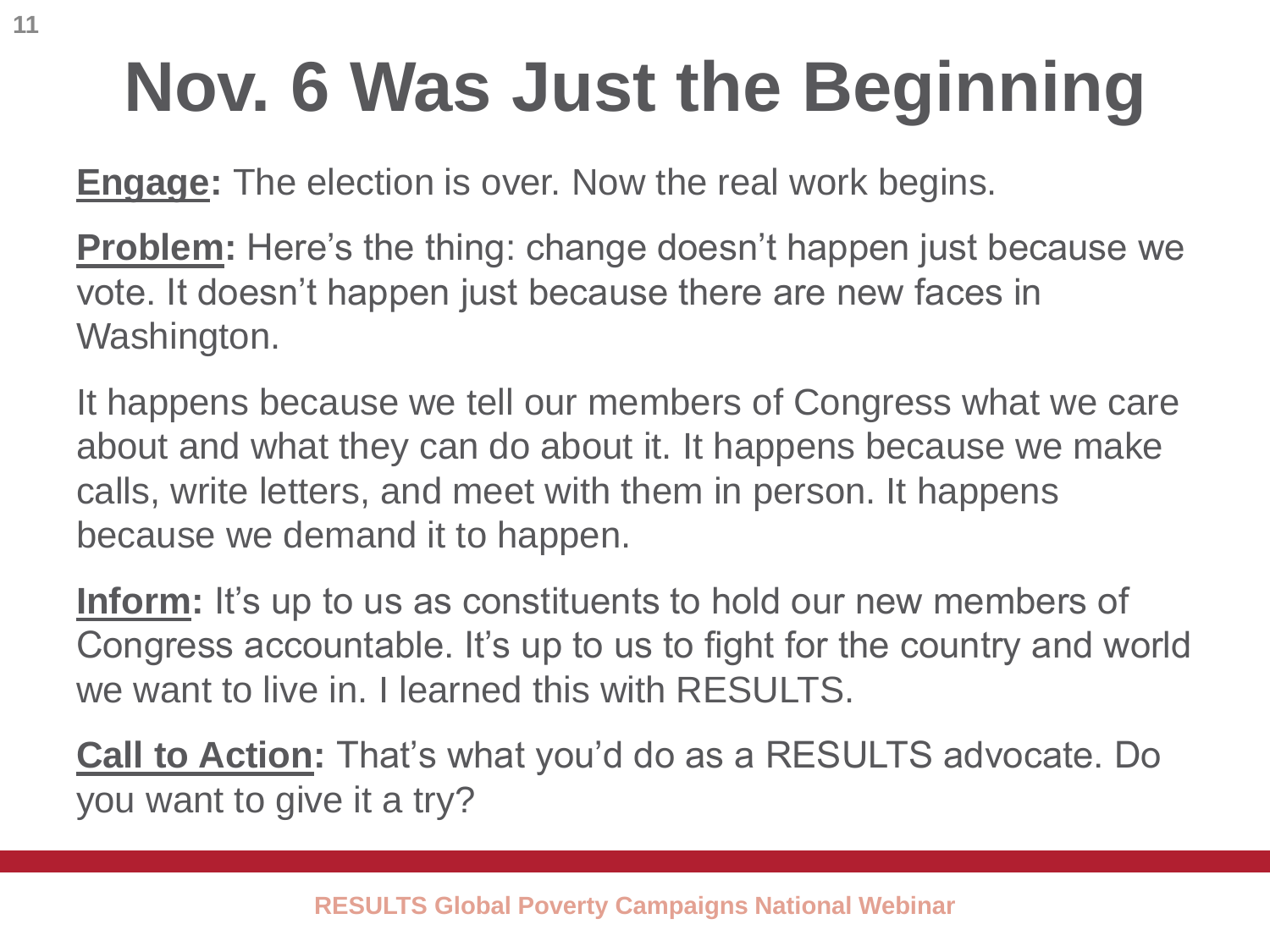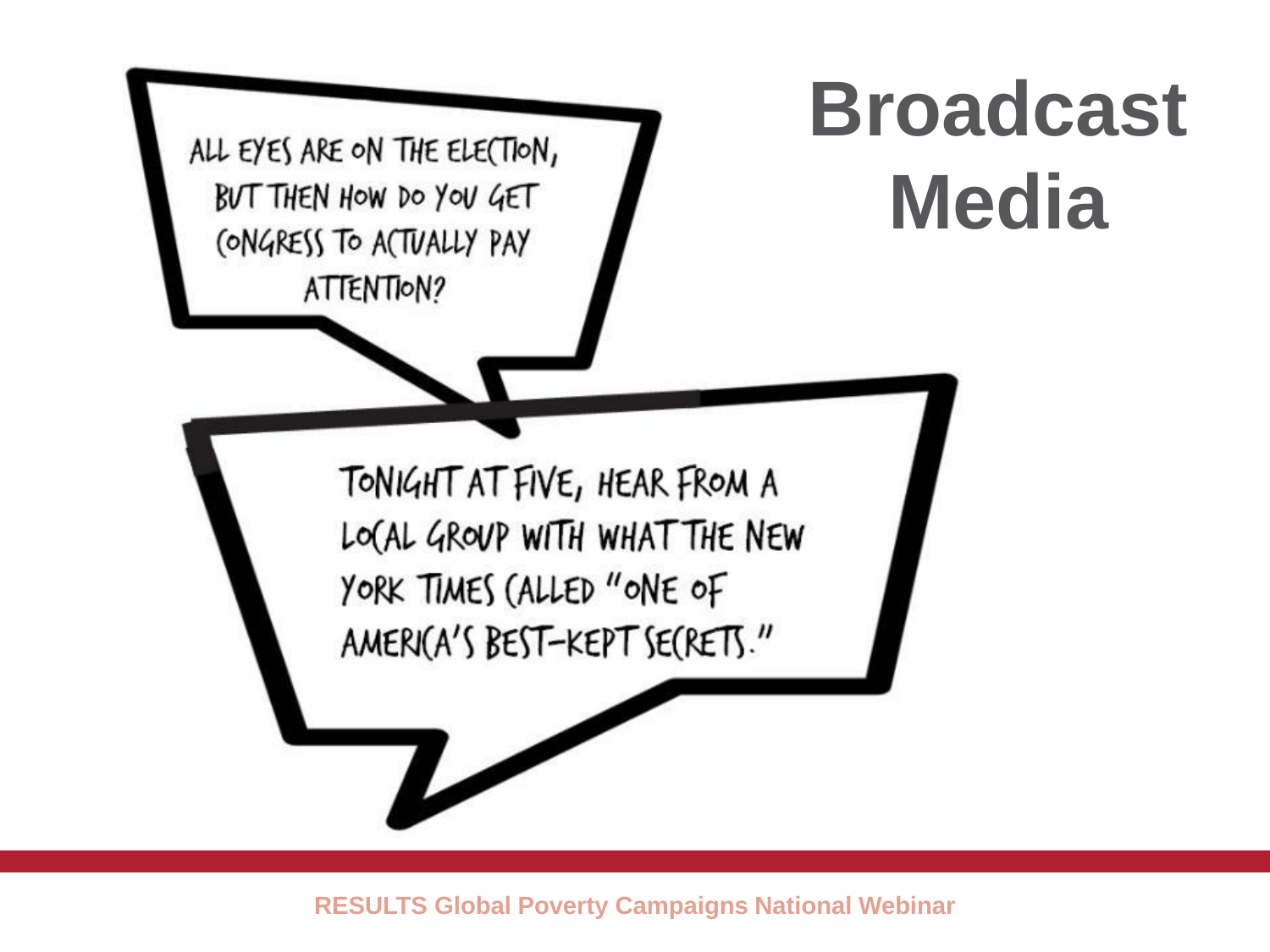# **Broadcast Media**

SUBJECT: Story idea – Will Congress listen to people here in Asheville after the election?

Dear News Director:

Thanks for all your thoughtful election coverage. I know many people are wondering if Congress even listens to everyday constituents. What happens *after* the elections? Is there a way to break through the political noise and make an impact?

A group of Asheville advocates focused on poverty have shown me the answer is yes. The group is called RESULTS. Last year a piece in the *New York Times* said: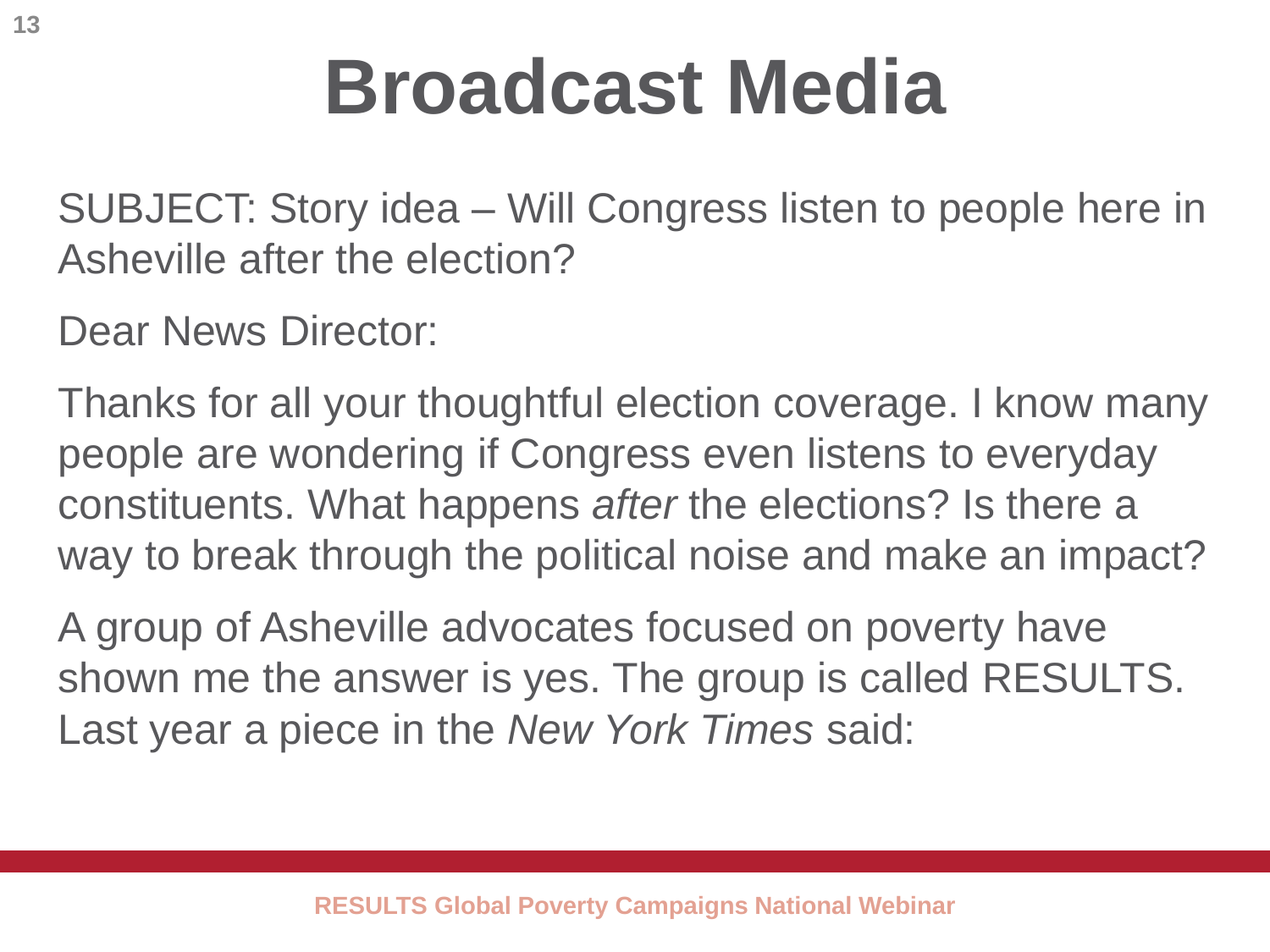# **Broadcast Media**

*"If you're looking to bolster participatory democracy in the United States today, you'd be hard pressed to find better guidance than RESULTS volunteers."* 

One thing we don't study in school is our role in influencing the policies coming out of Washington. I've learned how to build relationships with our members of Congress, and how to follow-up with them (by phone, letters, and in-person) yearround. And to do it in a bipartisan way.

Would you be interested in showing viewers how to get past the front desk with Congress? There are local advocates you could interview. I think viewers would be hungry to learn this after election season. Would you be interested? Thanks for considering it.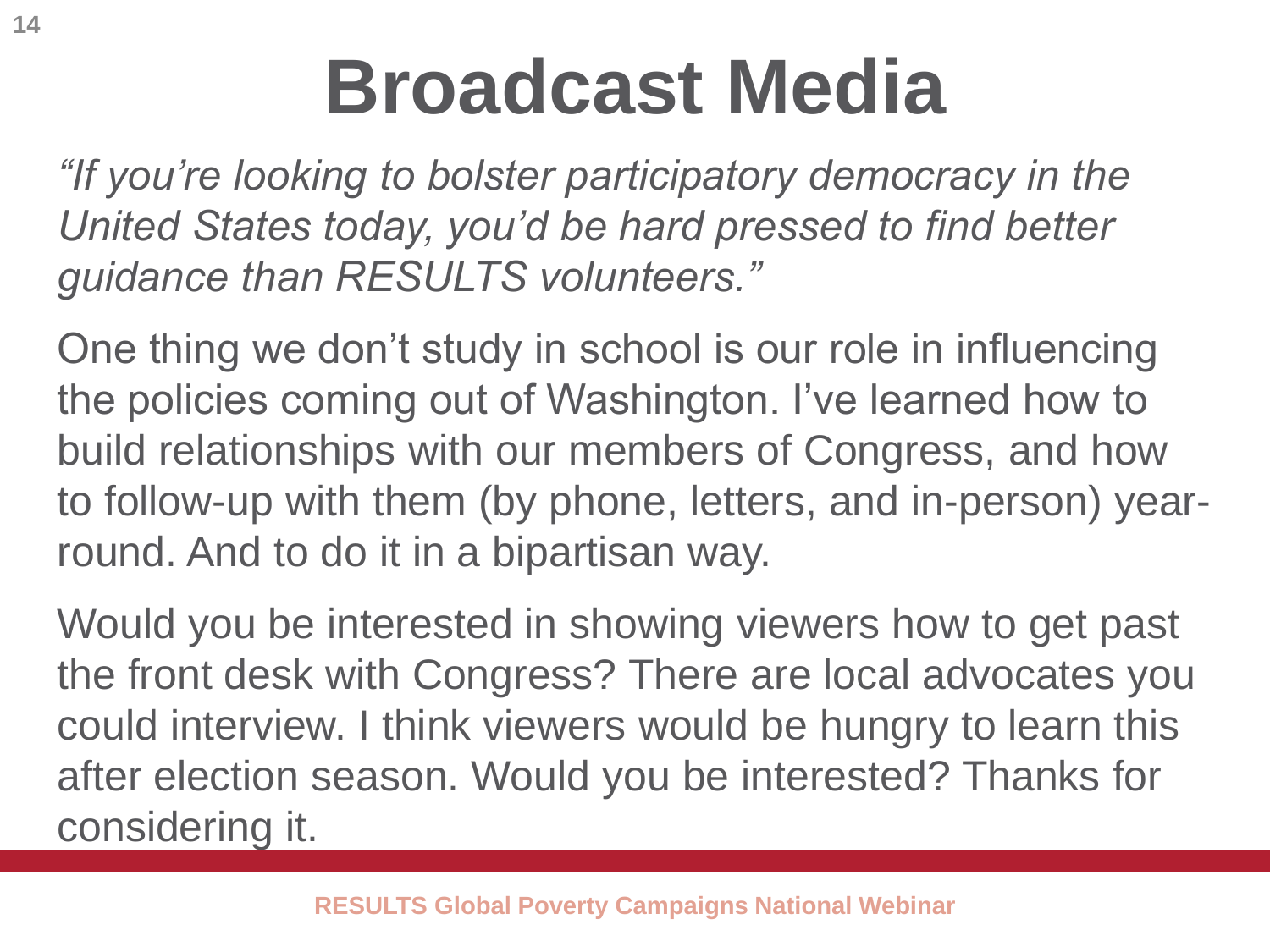# **Volunteer Match Blitz**

- RESULTS staff will place the ads, field the inquiries, educate new people about RESULTS, and have the initial conversation. We then send them to you!
- Your group welcomes them, builds a relationship with them, assesses their needs, and supports them to have breakthrough experiences in our democracy. Are you ready?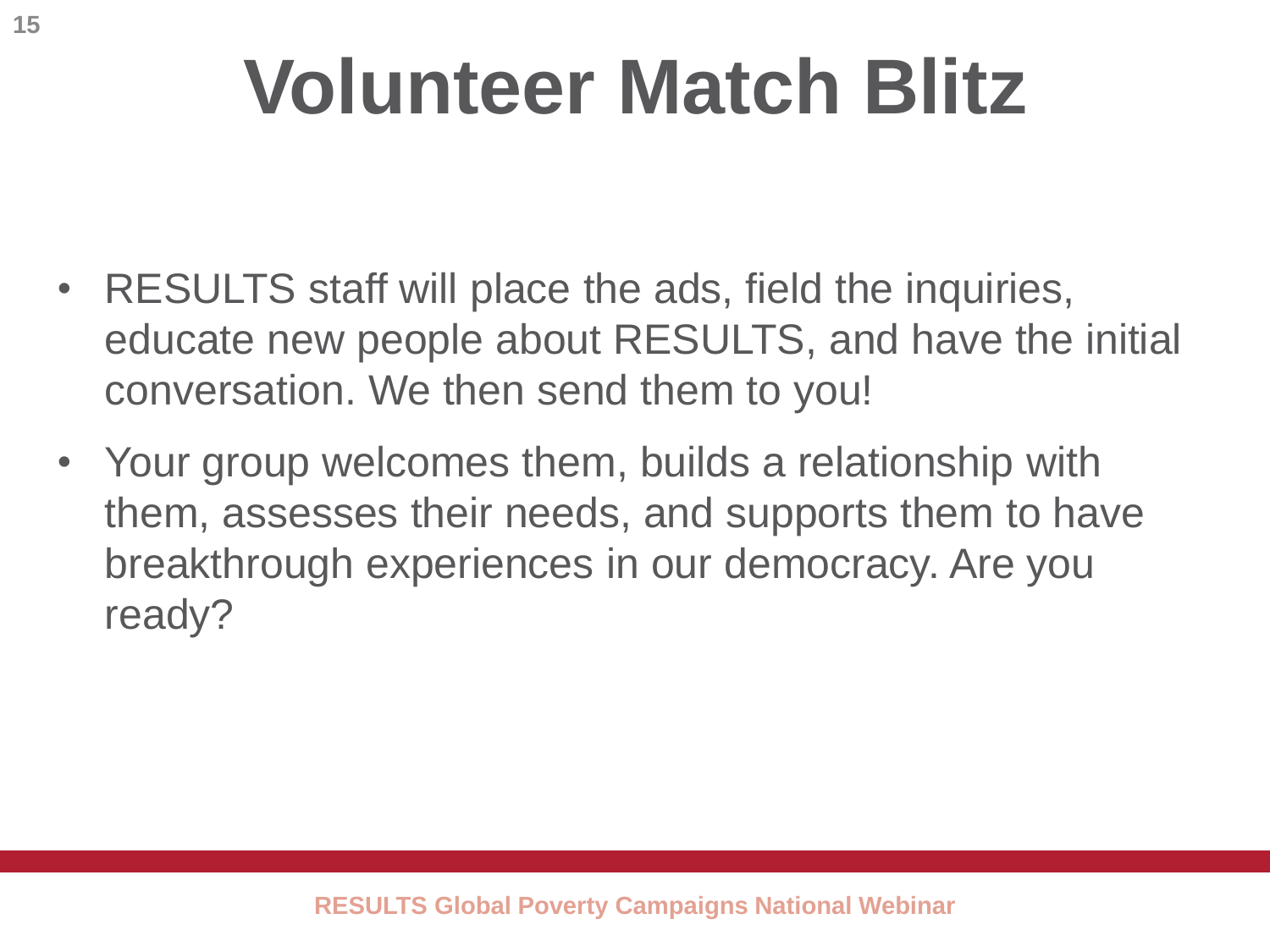## *I found RESULTS through VolunteerMatch.*

## Katie Brooks of Boulder, Colorado

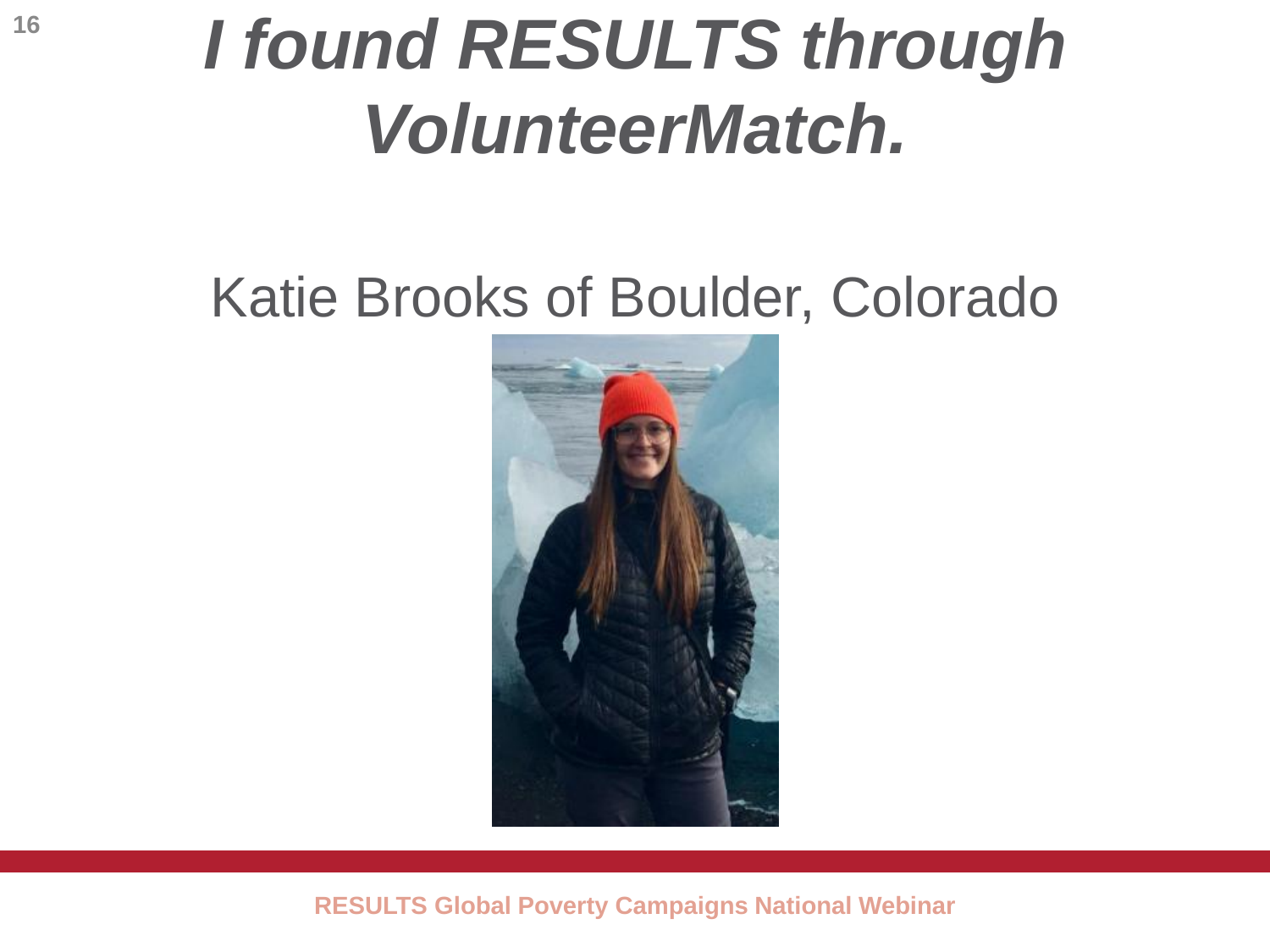## **Virtual Thanksgiving Feast**



#### **Mea Geizhals**

**Grassroots Fundraising Manager**

#### **mgeizhals@results.org**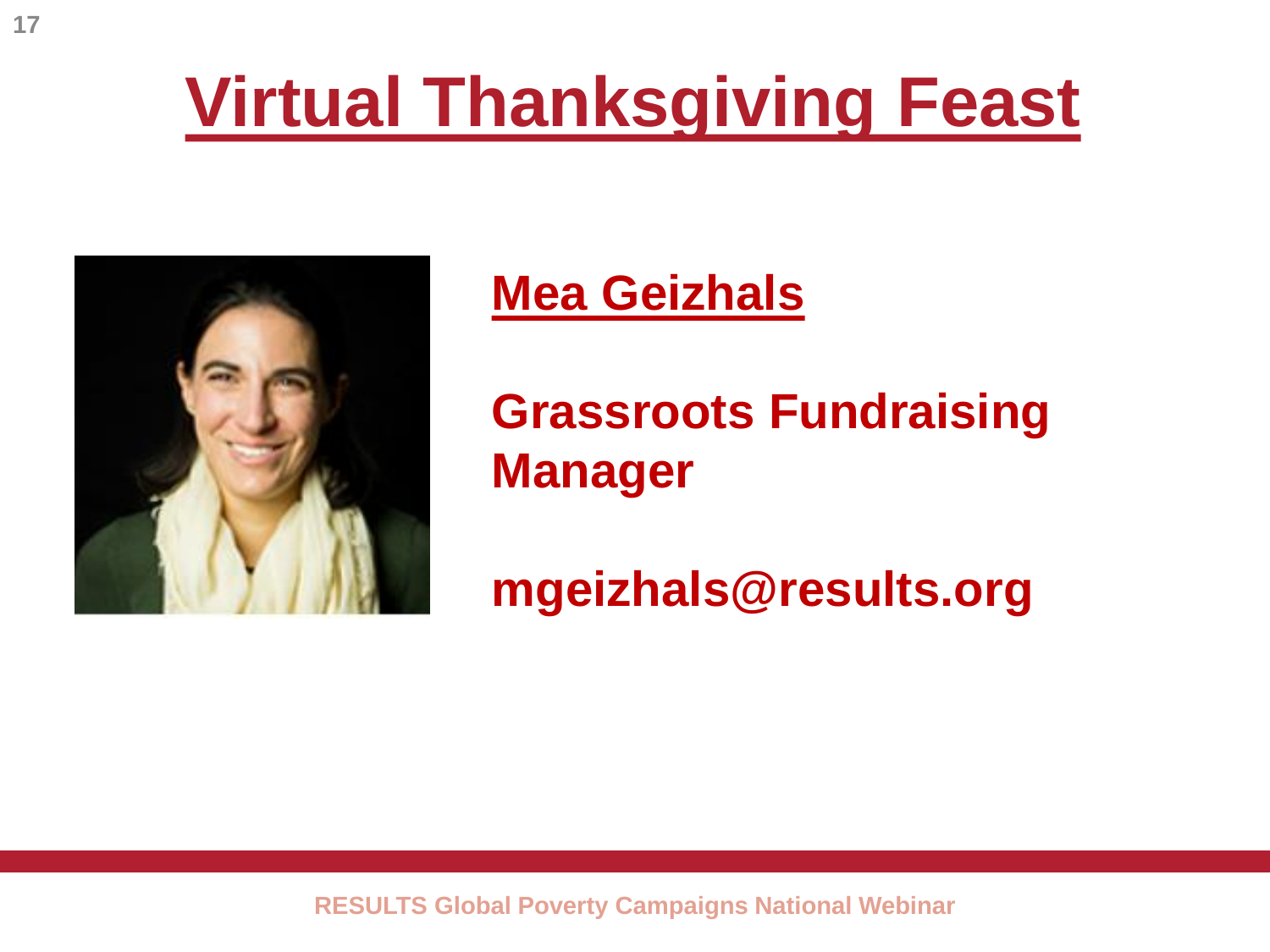

https://results.salsalabs.org/virtualthanksgivingfeast/index.html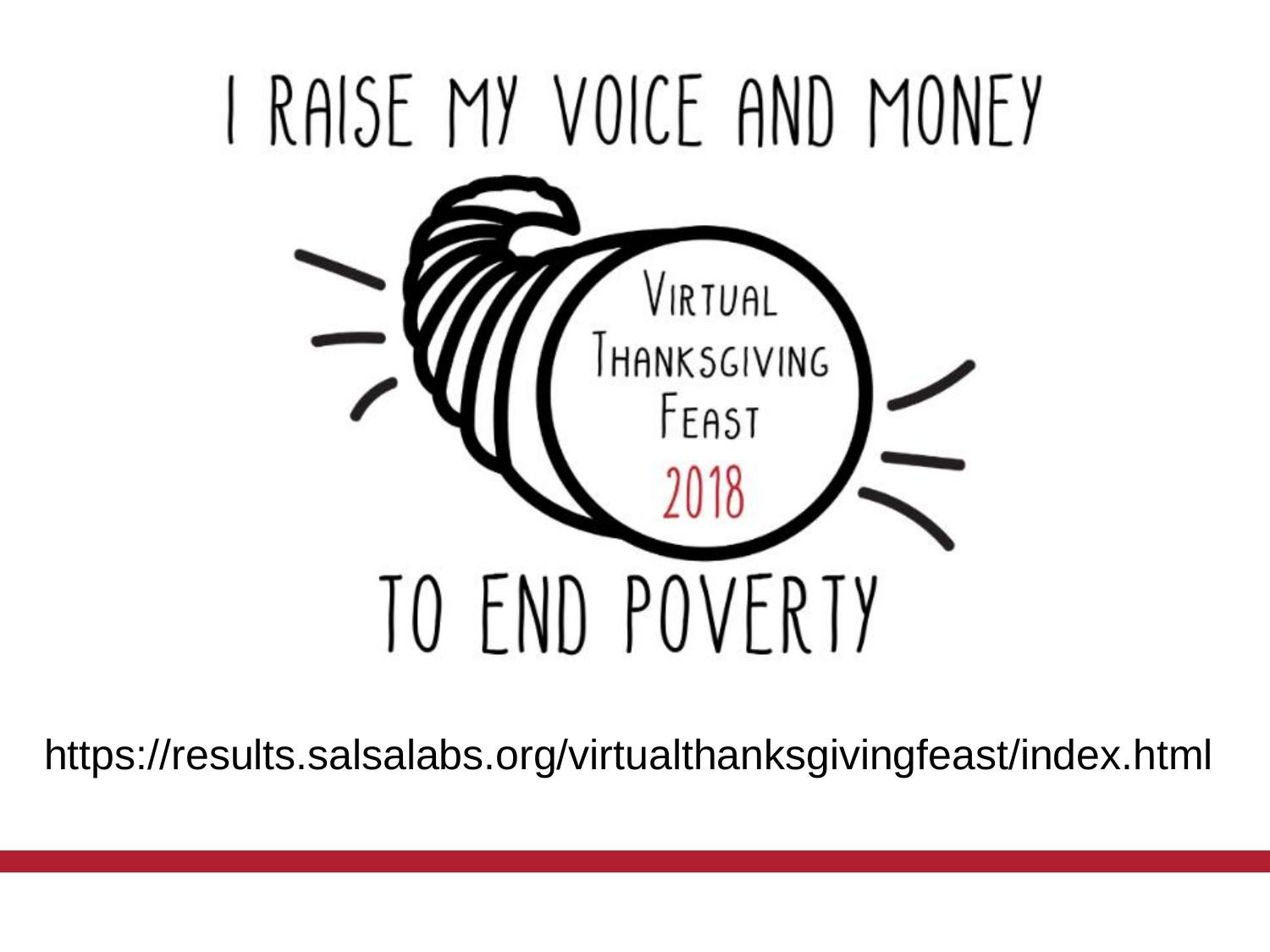## Join the 2018 Fall Peer-to-Peer Fundraiser to raise critical resources to end poverty

- *New* for the 2018 Virtual Thanksgiving Feast:
	- o Fundraising prizes *Notebooks! T-shirts!*
	- o Updated resources *Videos! Graphics!*
	- o Special announcements *Badges!*
- More than 30% of groups are fundraising for RESULTS in 2018. Join the fun!
- Check it out at: results.salsalabs.org/virtualthanksgivingfeast/index.html

Contact Mea Geizhals with questions or if you plan to join at [mgeizhals@results.org](mailto:mgeizhals@results.org) or 202-783-4800 x131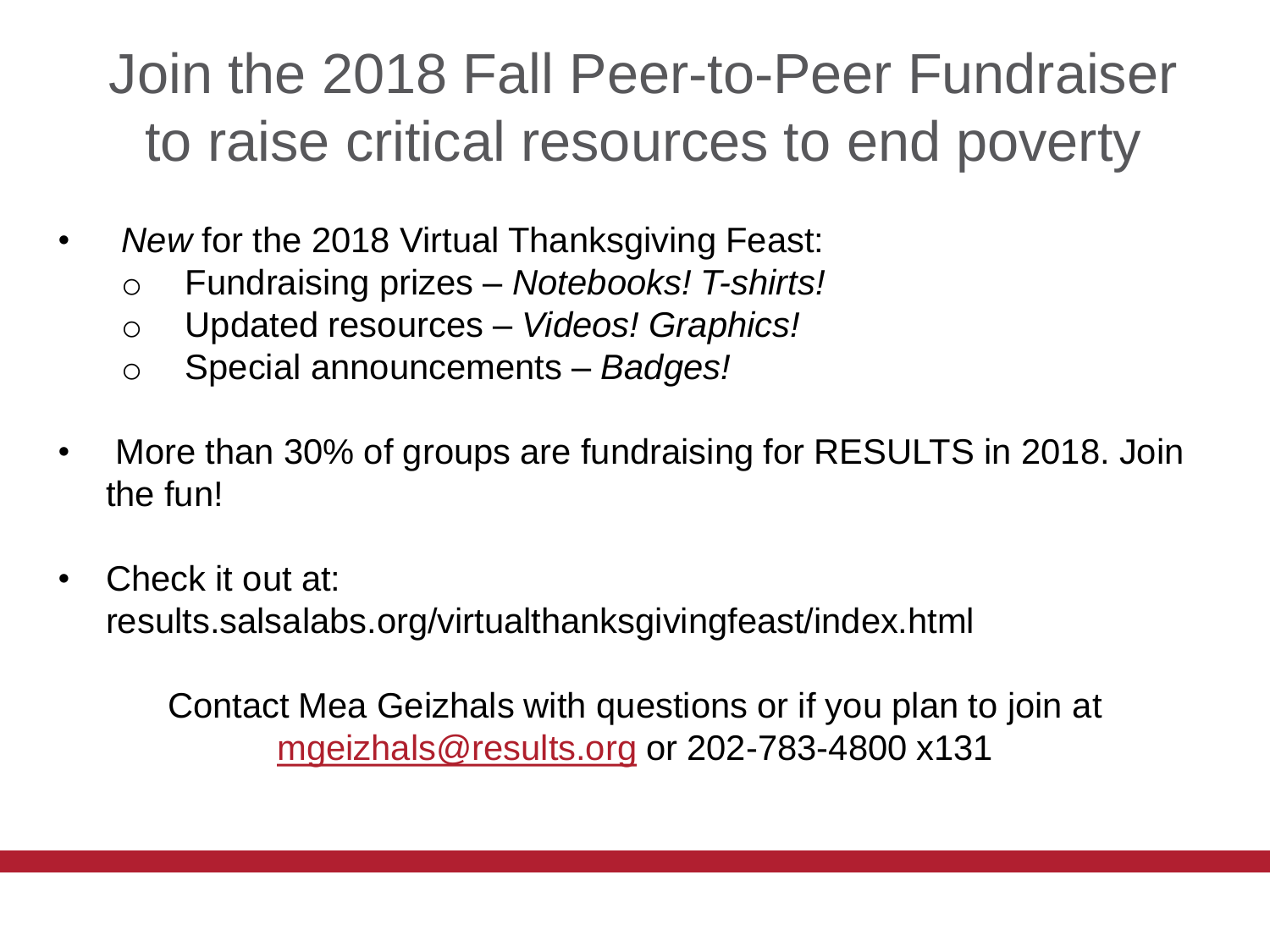## Grassroots Fundraising Share: Marty White

Marty White with Professor Muhammad Yunus at RESULTS fundraising event in 2017



Dallas Global group

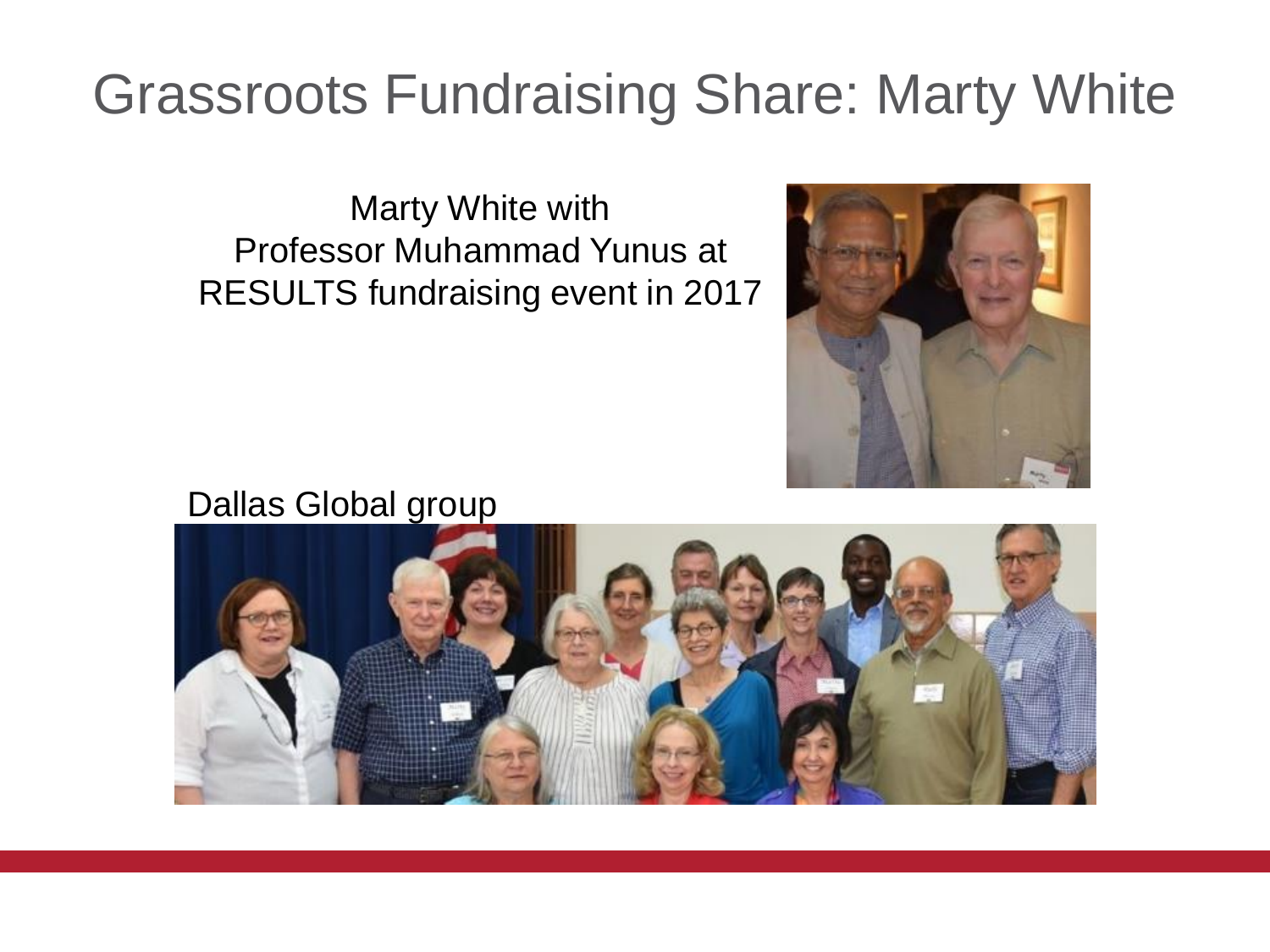# **Post-Election Engagement**

- How will you or your group take advantage of post-election interest?
- Take 6 minutes to make plans with your group. What is your group most excited about taking on? If you are alone, do some thinking as well.
- We'll take 5 minutes to hear what you are excited about doing to make the most of this critical post-election period.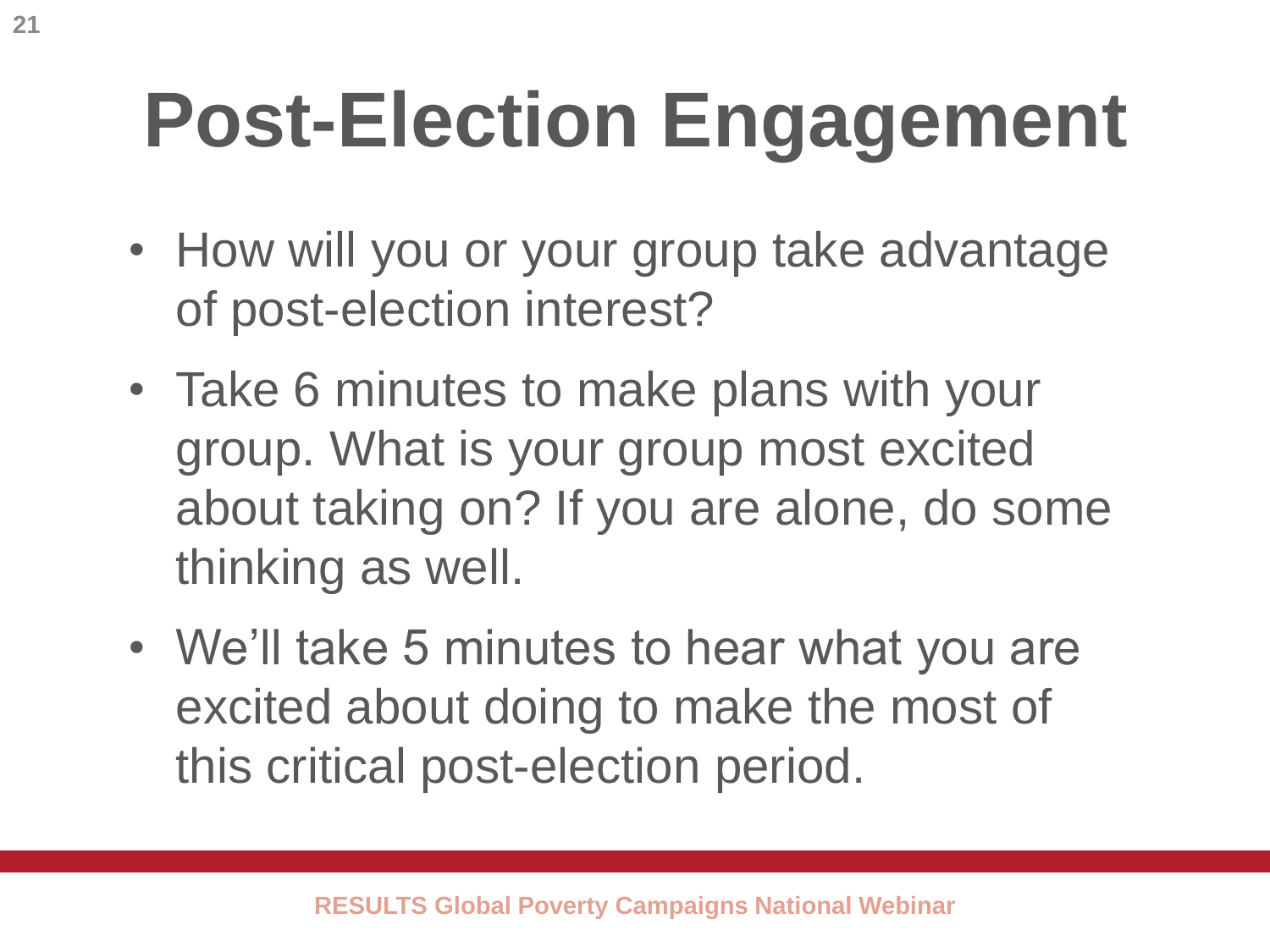## **Post-Election Engagement Sharing**

Share your plans for Post-Election Engagement and Virtual Thanksgiving Feast in the chat window, or unmute your line and share

- On the webinar? Unmute by clicking the microphone.
- On by phone? Unmute by hitting \*6.
- If you are not speaking, please stay muted.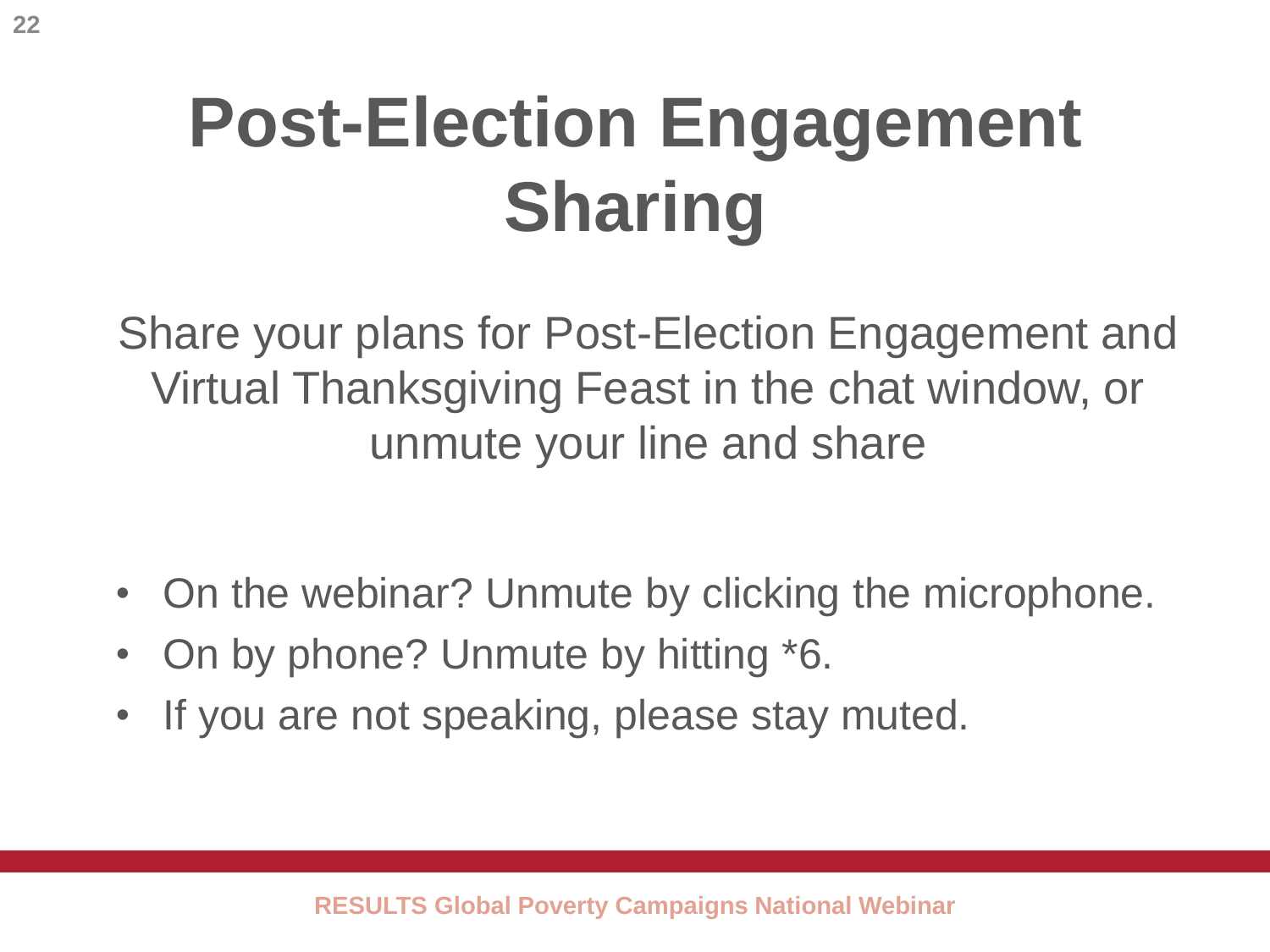### **Would You Like Some Coaching Resources on 1:1 Conversations?**

- **The Personal Narrative: Your Story of Self, Us, and Now**
- **Utilizing the RESULTS Laser Talk**
- **Creating your own EPIC (Engage, Problem, Inform, Call to Action) Laser Talk**

**Contact Lisa Marchal, Global Grassroots Manager, at [lmarchal@results.org](mailto:lmarchal@results.org) for a 30-minute coaching conversation.** 

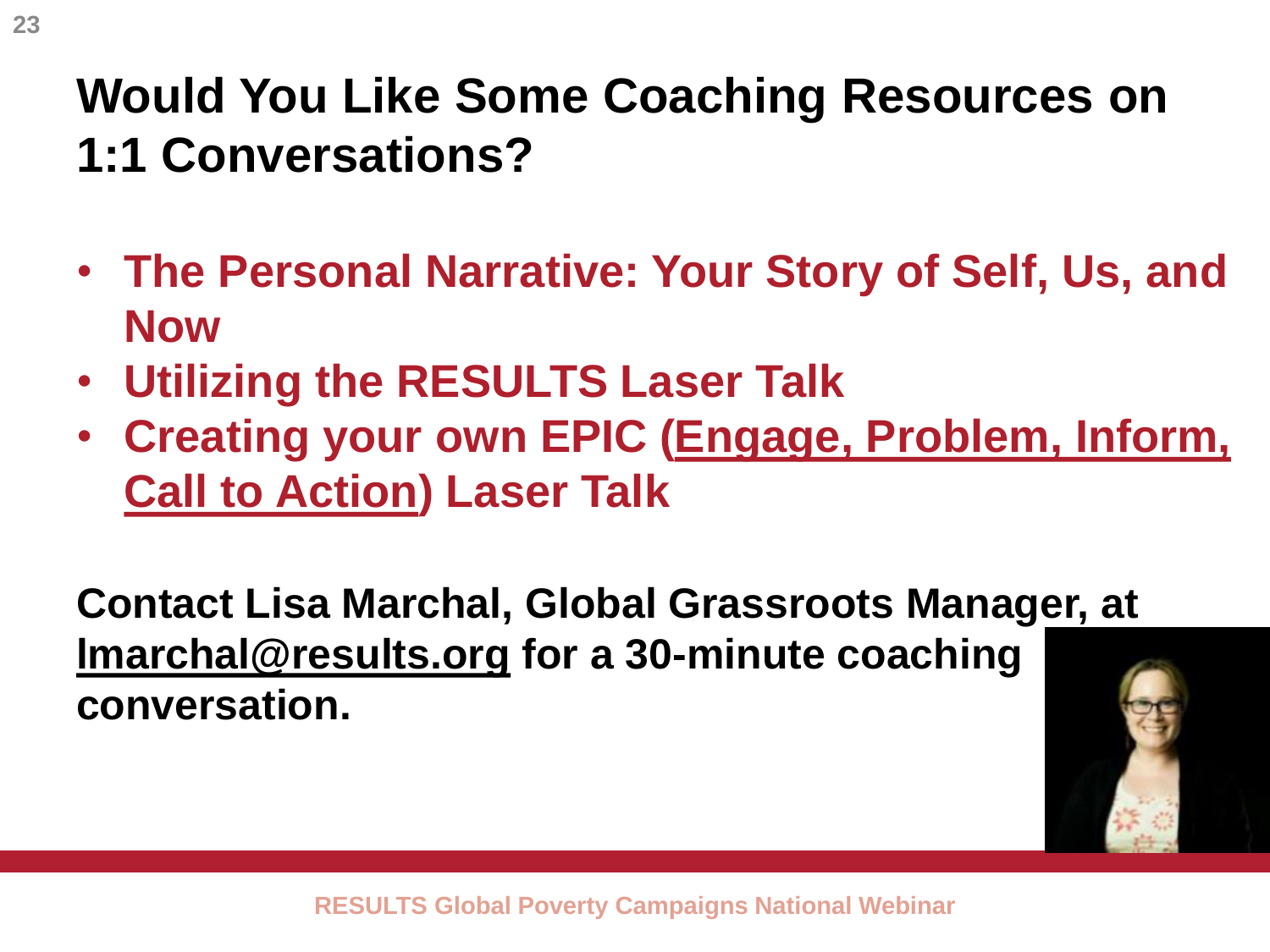## **Meetings with Congress Through October 2018**

- Face-to-face with Representatives 121
- With House aides 218
- **Total in House = 339**

- Face-to-face with Senators 45
- With Senate aides 123
- **Total in Senate - 168**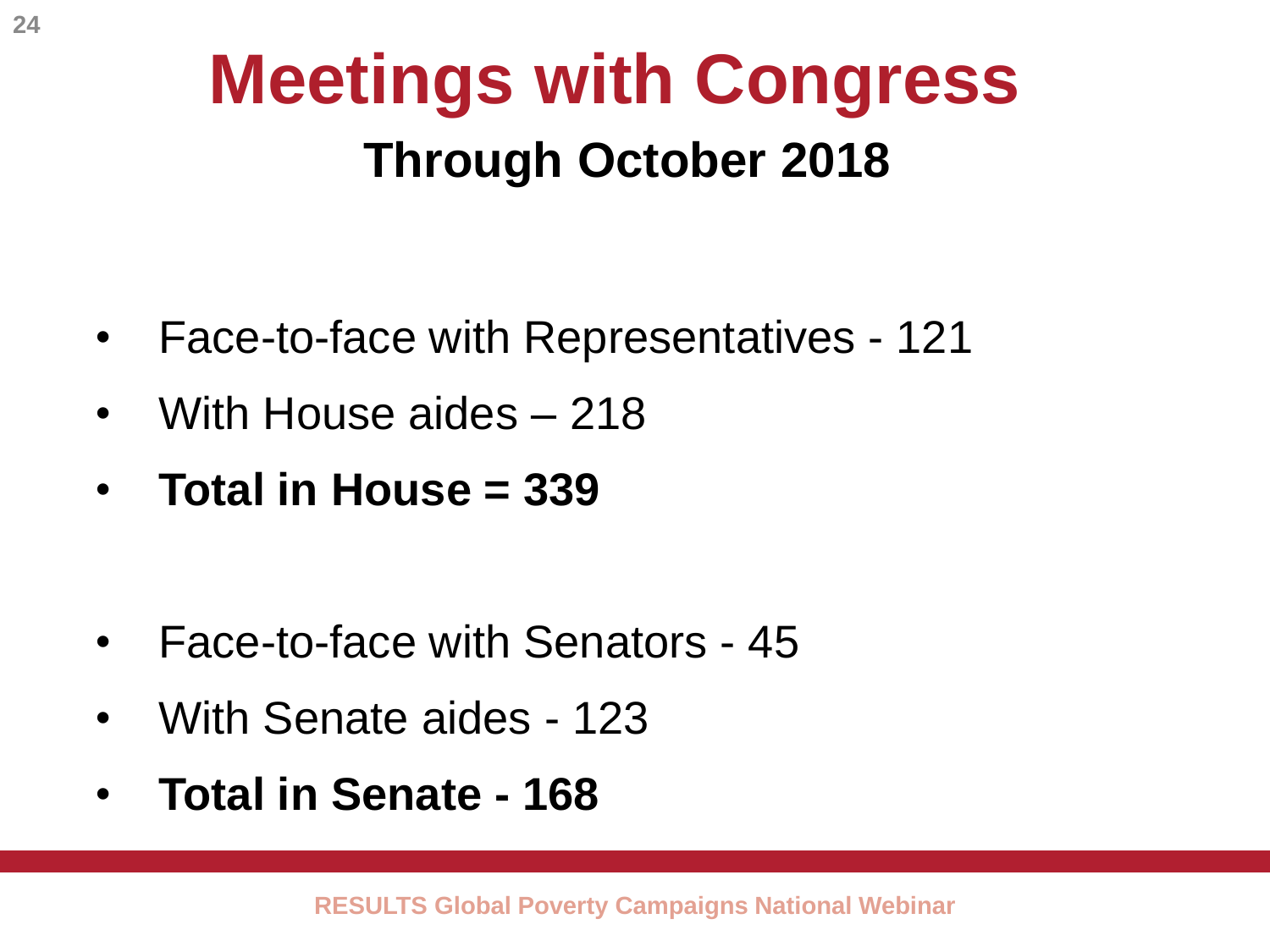## **Outreach Through October 2018**

- Outreach Events 131
- #LettersGetLoud Letters 1196
- New partners/advocates 74
- New Action Network members 166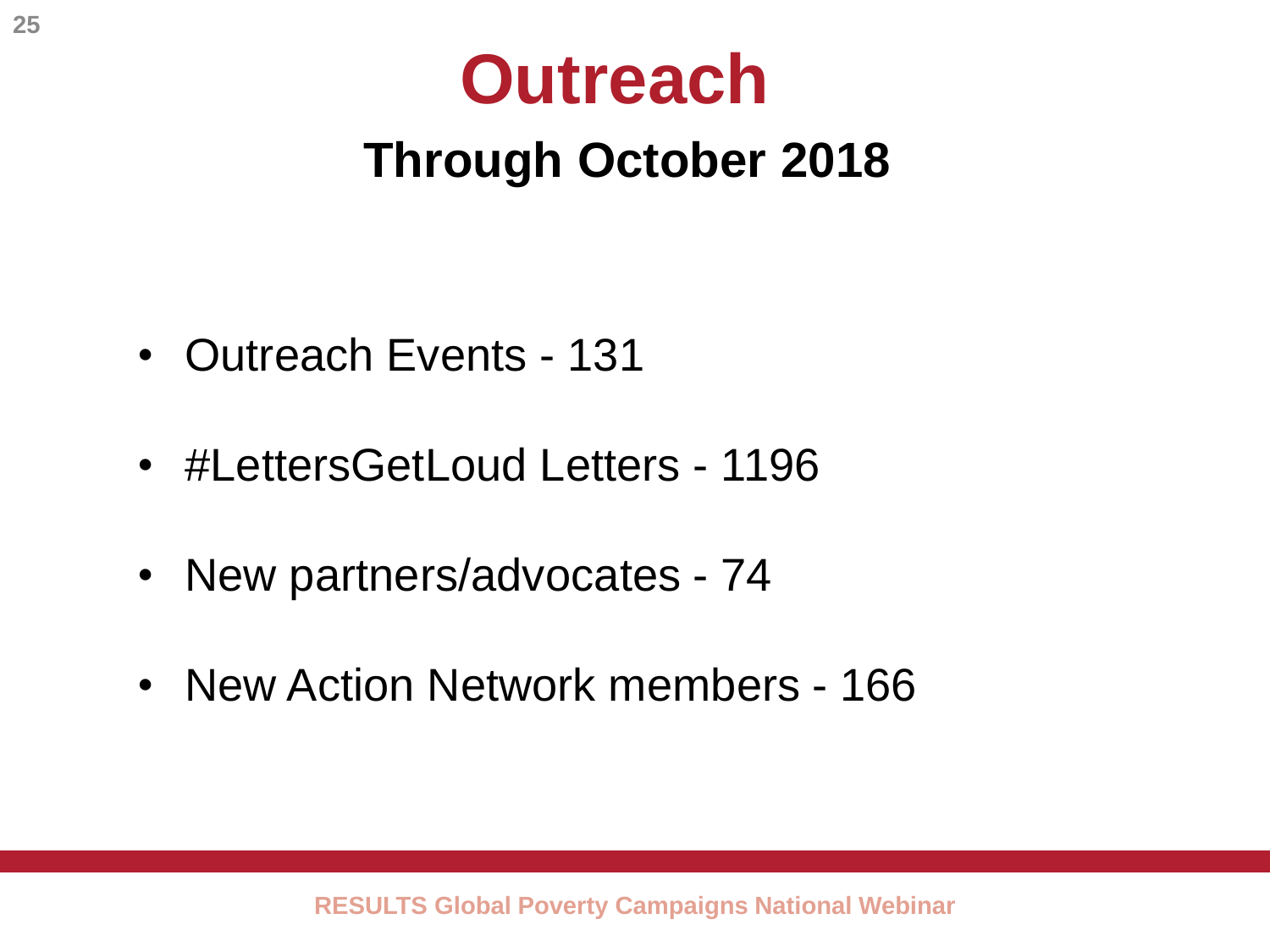## **Media Through October 2018**

- Op-eds 20
- Editorials 15
- Letters to the Editor 258
- Other media 14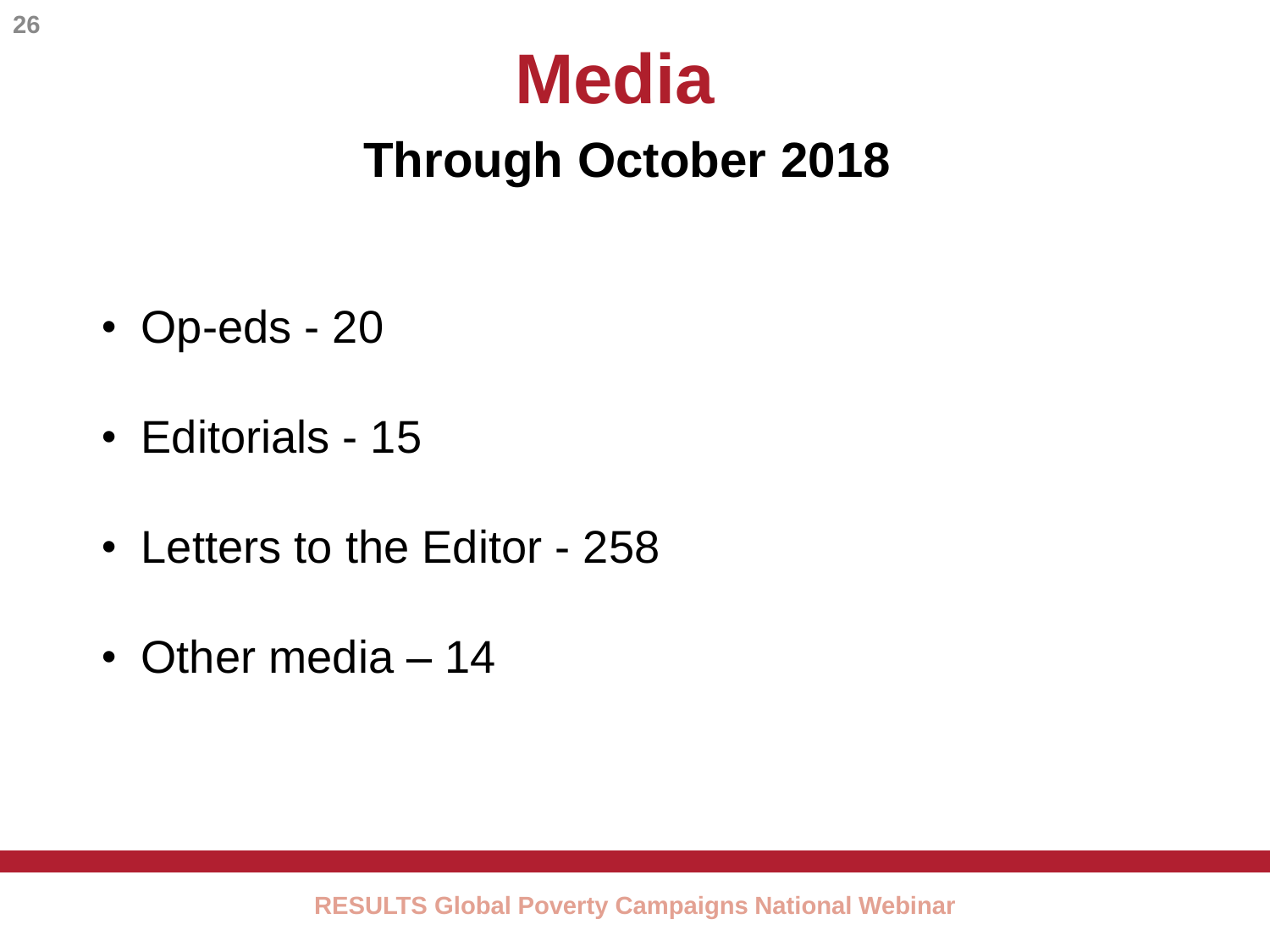### **For Your Calendar See Your Weekly Update for all the information on how to join.**

**November.** Virtual Thanksgiving Feast Fundraising **Campaign** 

## **November 8 and 14.** New Advocate Orientation, 8:30 pm ET

**November 19.** Global Campaigns Free Agents Webinars, 1 pm ET and 8 pm ET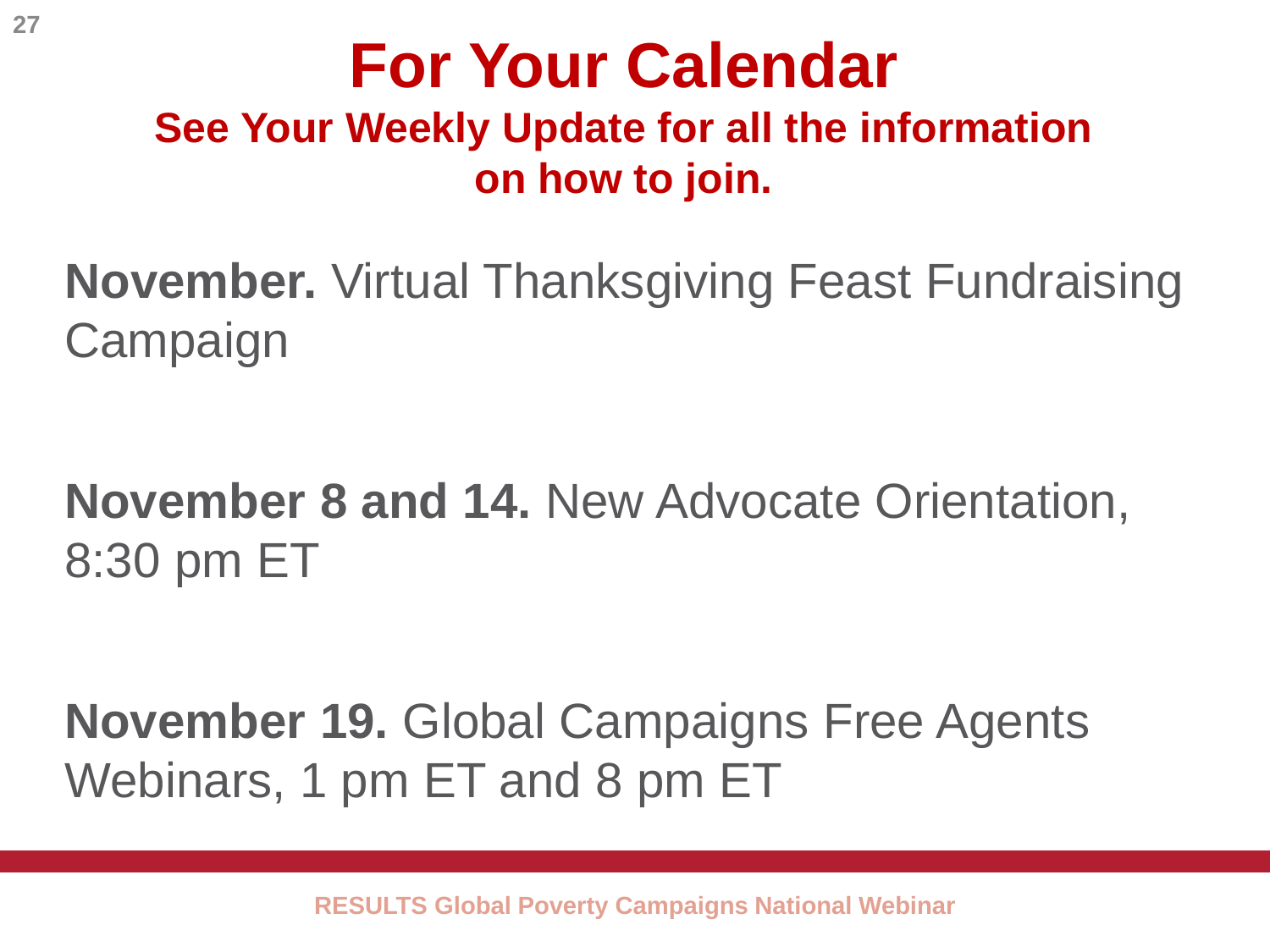### **For Your Calendar See your Weekly Update for all the information on how to join.**

**Week of Nov. 19.** Congressional Recess

- **November 22-23.** RESULTS Office Closed for **Thanksgiving**
- **December 5.** Action Network Community of Practice, 8 pm ET.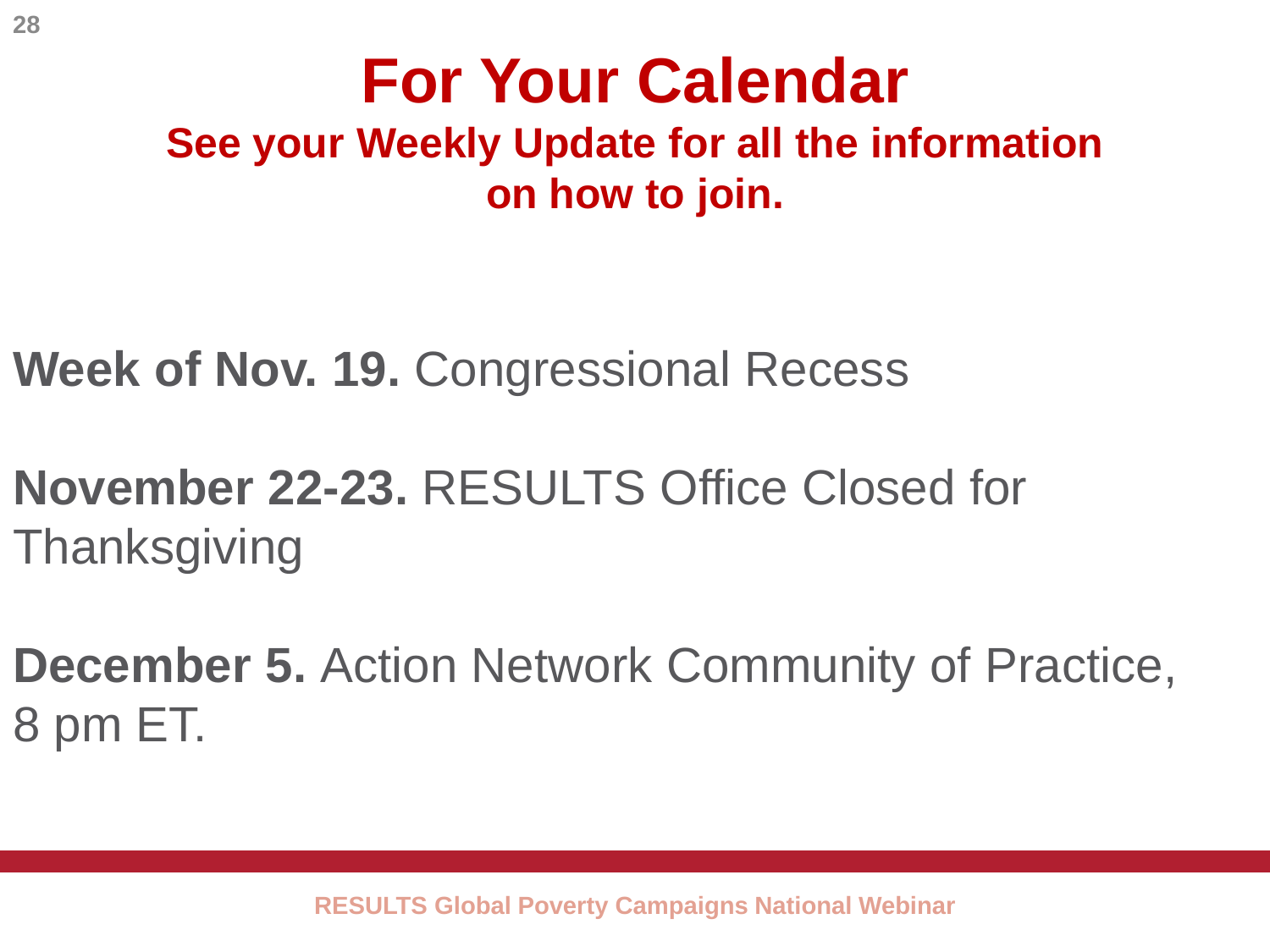## Mark Your Calendars!

## **July 13-16, 2019 RESULTS International Conference**

Do you have a great speaker idea?

Submit your idea here: **<https://tinyurl.com/2018ICSpeakers>**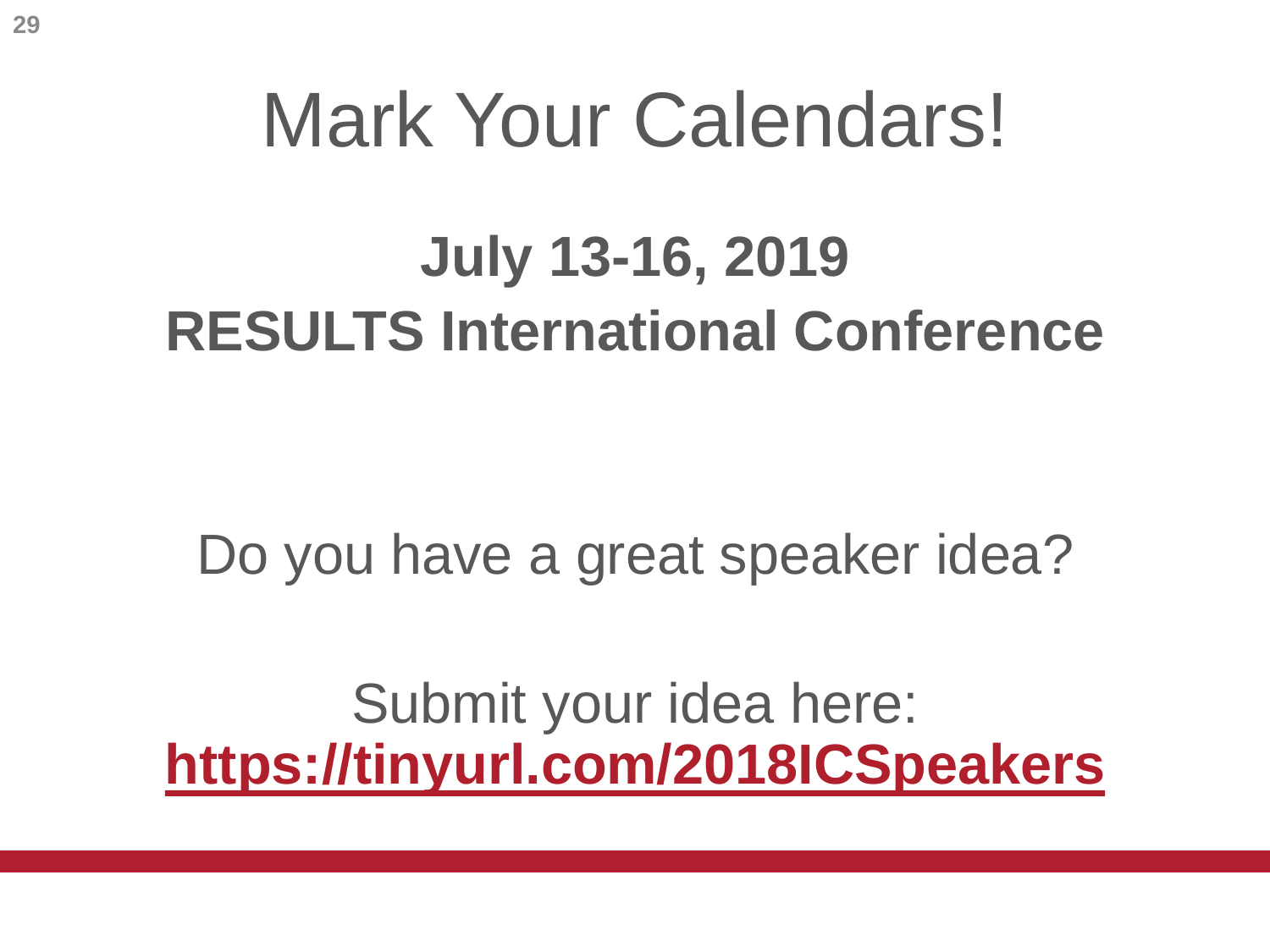## How many people from your group joined in today's webinar?

Let us know your numbers directly in the chat box or send to Lisa Marchal, Global Grassroots Manager [lmarchal@results.org](mailto:lmarchal@results.org)